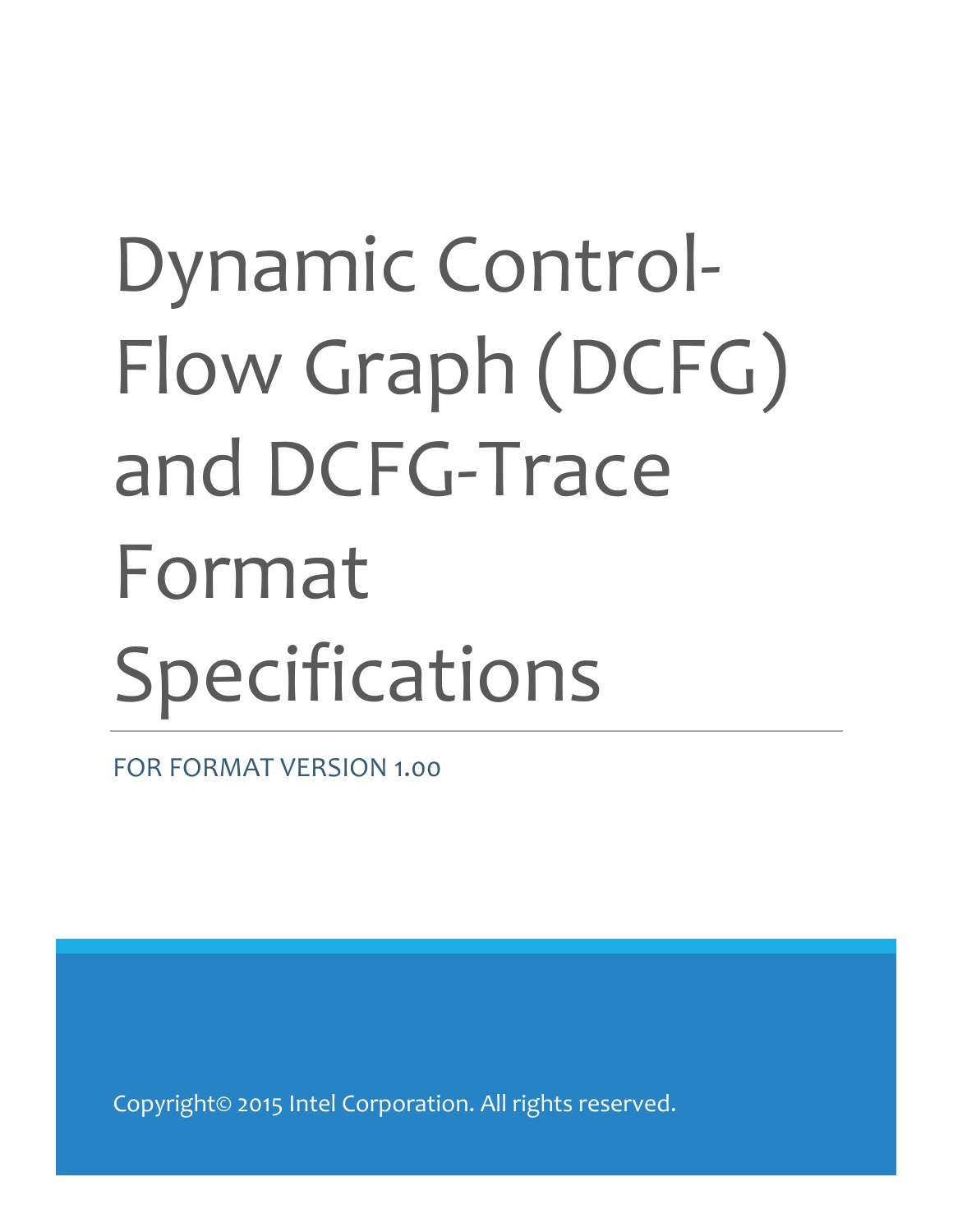#### Copyright<sup>®</sup> Intel Corporation

#### **CONTENTS**

| $\mathbf{1}$   |       |  |
|----------------|-------|--|
|                | 1.1   |  |
|                | 1.2   |  |
|                | 1.2.1 |  |
|                | 1.2.2 |  |
|                | 1.2.3 |  |
|                | 1.2.4 |  |
|                | 1.2.5 |  |
|                | 1.2.6 |  |
| $\overline{2}$ |       |  |
|                | 2.1   |  |
|                | 2.2   |  |
|                | 2.3   |  |
|                | 2.4   |  |
|                | 2.5   |  |
|                | 2.6   |  |
|                | 2.7   |  |
|                | 2.8   |  |
|                | 2.9   |  |
|                | 2.10  |  |
|                | 2.11  |  |
|                | 2.12  |  |
|                | 2.13  |  |
|                | 2.14  |  |
|                | 2.15  |  |
|                | 2.16  |  |
| $\overline{3}$ |       |  |
|                | 3.1   |  |
|                | 3.2   |  |
|                | 3.3   |  |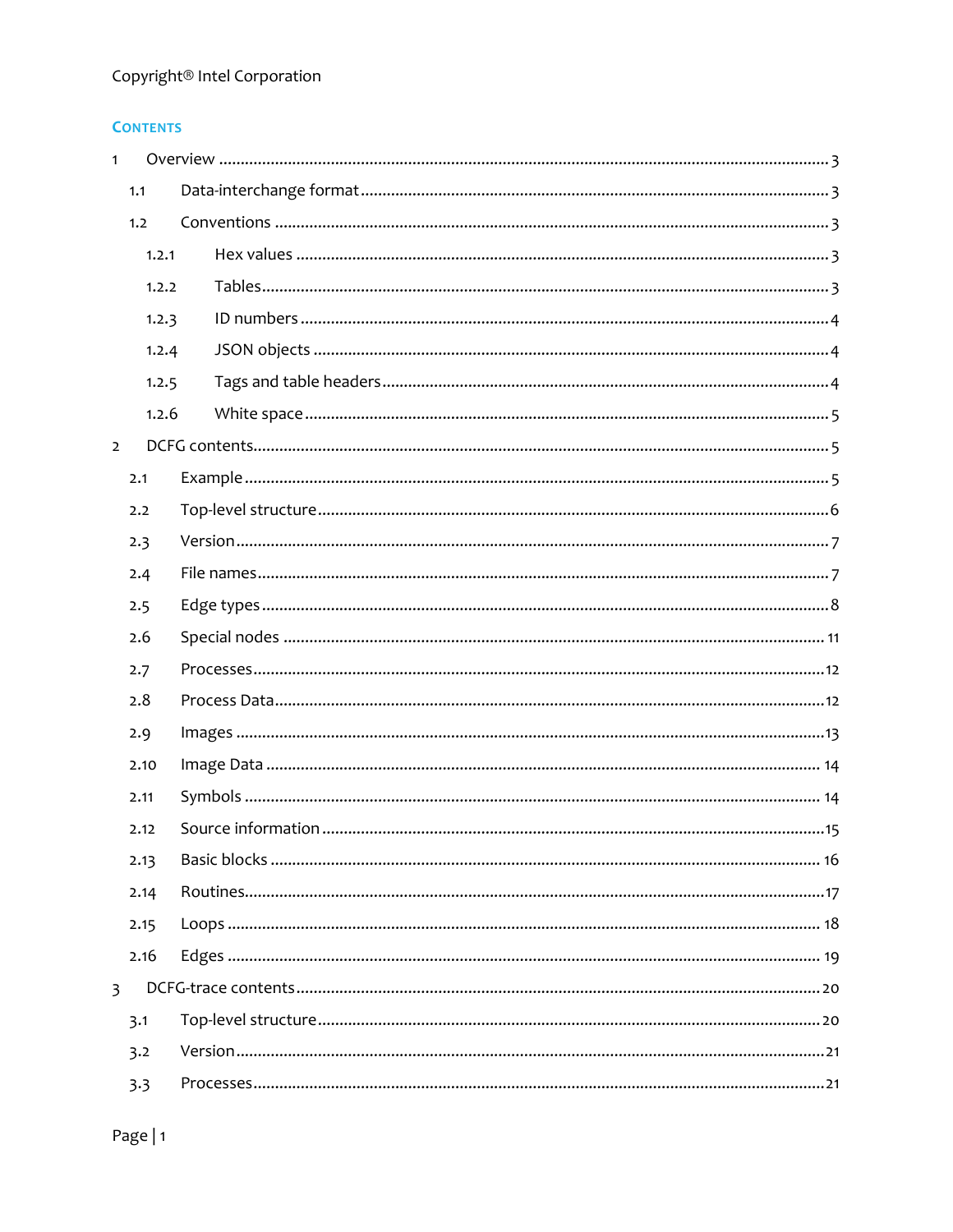| 3.4   |  |  |
|-------|--|--|
| 3.5   |  |  |
| 3.6   |  |  |
| 3.7   |  |  |
| 3.7.1 |  |  |
| 3.7.2 |  |  |

#### **Change Log**

| Date                 | Author                               | <b>DCFG</b> format<br>version | Description                                                                                                                                                |
|----------------------|--------------------------------------|-------------------------------|------------------------------------------------------------------------------------------------------------------------------------------------------------|
| November 27,<br>2013 | Chuck Yount,<br>Intel<br>Corporation | 0.03                          | Initial release.                                                                                                                                           |
| November 30,<br>2013 | Chuck Yount                          | 0.04                          | Change DCFG-trace sequences from nodes to<br>edges. Add consecutive repeating-sequence<br>compression and dictionary substitution to<br>edge-id sequences. |
| December 10,<br>2013 | Chuck Yount                          | 0.05                          | Changes to some edge types. Remove counts<br>on symbols. Change to the edge-id binary-to-<br>text conversion algorithm.                                    |
| December 24,<br>2013 | Chuck Yount                          | 0.05                          | Clarify specification on ordering in DCFG trace<br>format. No actual format change.                                                                        |
| January 9, 2014      | Chuck Yount                          | 0.05                          | Fix typo in sequence of characters allowed in<br>sequence keys.                                                                                            |
| January 17, 2014     | Chuck Yount                          | 0.05                          | Restricted IDs to 31 bits.                                                                                                                                 |
| April 17, 2014       | Chuck Yount                          | 0.06                          | Added transition table to trace file format.                                                                                                               |
| June 6, 2014         | Chuck Yount                          | 0.06                          | Added an overall example of a DCFG.                                                                                                                        |
| May 28, 2015         | Chuck Yount                          | 1.00                          | Removed experimental "lifetime" data from<br>images.                                                                                                       |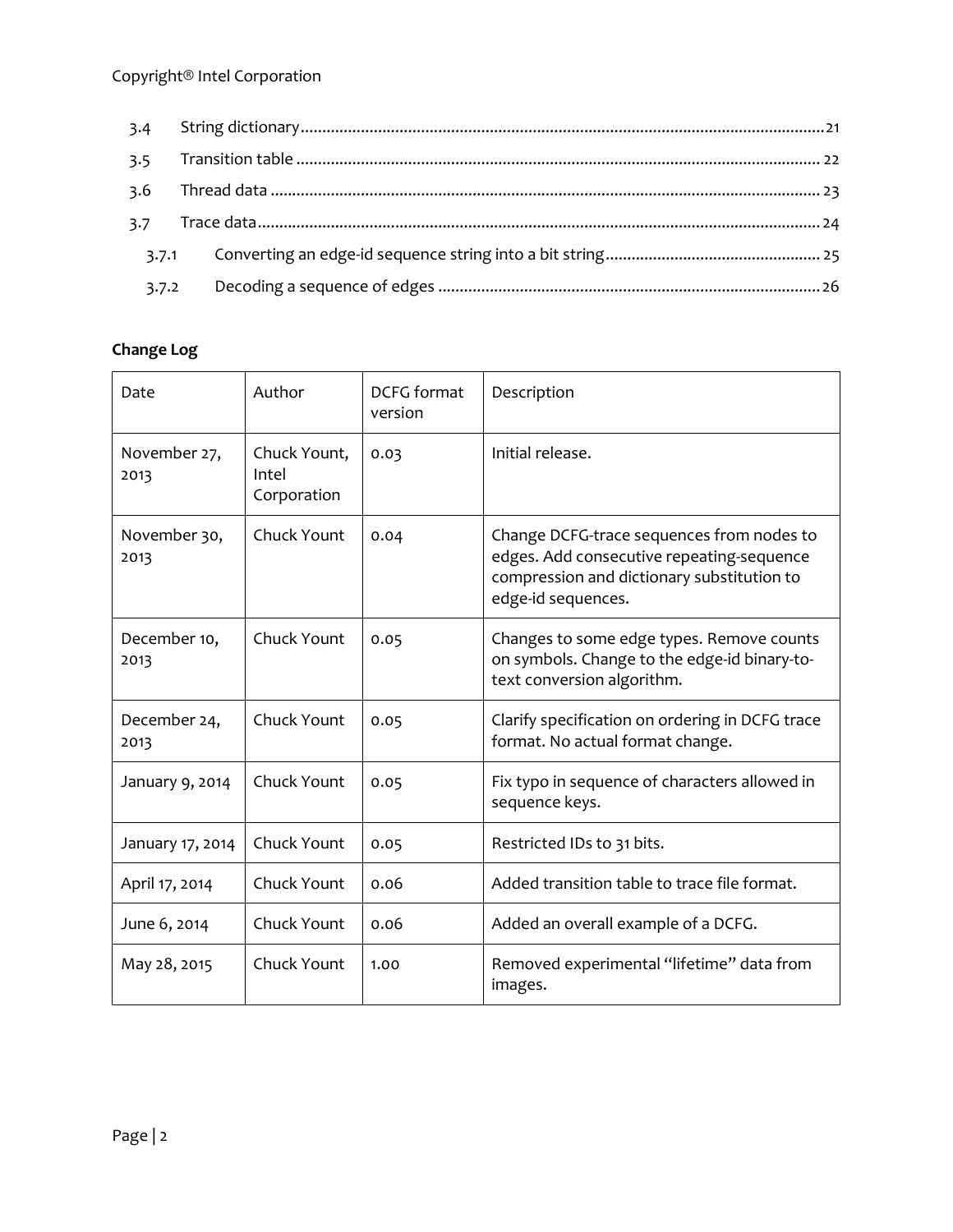# <span id="page-3-0"></span>**1 Overview**

This document describes the format of ASCII character streams used to describe a dynamic controlflow graph (DCFG) and supporting data from the execution of one or more processes on a computer processor. The adjective "dynamic" indicates that the nodes and edges reflect the actual paths traversed during execution, not all possible paths in the processes. Also, the format contains counts of nodes and edges from a specific execution, not just static structural data.

# <span id="page-3-1"></span>**1.1 Data-interchange format**

The character stream conforms to the JSON format described at [http://www.json.org.](http://www.json.org/) An established format was chosen to simplify the process of creating tools for encoding and decoding. Many JSON parsers are available in various programming languages. JSON was also chosen because of its simplicity and ease of storing hierarchical and array-based data, both of which are prevalent in DCFG data. (XML was specifically not used because it does not have an efficient way to store arrays.)

The format does not specify the container for the stream. It could be stored in memory, saved in a file (with or without text-compression), transmitted inter-process, etc.

# <span id="page-3-2"></span>**1.2 Conventions**

The following conventions are used to standardize some common idioms:

#### <span id="page-3-3"></span>**1.2.1 Hex values**

JSON provides only base-10 integer and floating-point number encoding natively. Many values in the DCFG are almost always displayed in base-16 (hex) format in other tools, such as disassemblers. Certainly, all values could be stored in base-10 and converted by parsers, but this makes humanreading of the values and manual correlation with other tools difficult. Thus, it is legal for numerical values to be stored as strings in C-style encoding. Example: "0x400000" is equivalent to the decimal value 4194304, the default load address for binaries in Linux.

*Important:* Certain values (like addresses) are typically stored as hex strings, and certain values (like sizes and counts) are typically stored as integers, *but this is not enforced*. Parsers should recognize both hex strings and native integers anywhere an integer is required. In the remainder of this document, the term "integer" will be used to indicate that a number can be stored in either format.

#### <span id="page-3-4"></span>**1.2.2 Tables**

JSON does not provide a native table type. Tables of data are common in the DCFG format, and the following convention is used throughout.

Tables are stored as two levels of nested arrays. The outer array holds the columns, and the inner arrays hold the rows. The first row contains a header for the table, consisting of an array of strings indicating what is contained in each following data row. This is similar to data in a spreadsheet with a header row. Example:

```
[ [ "EMPLOYEE ID", "NAME" ],
   [ 1234, "MARY" ],
   [ 5678, "BOB" ],
```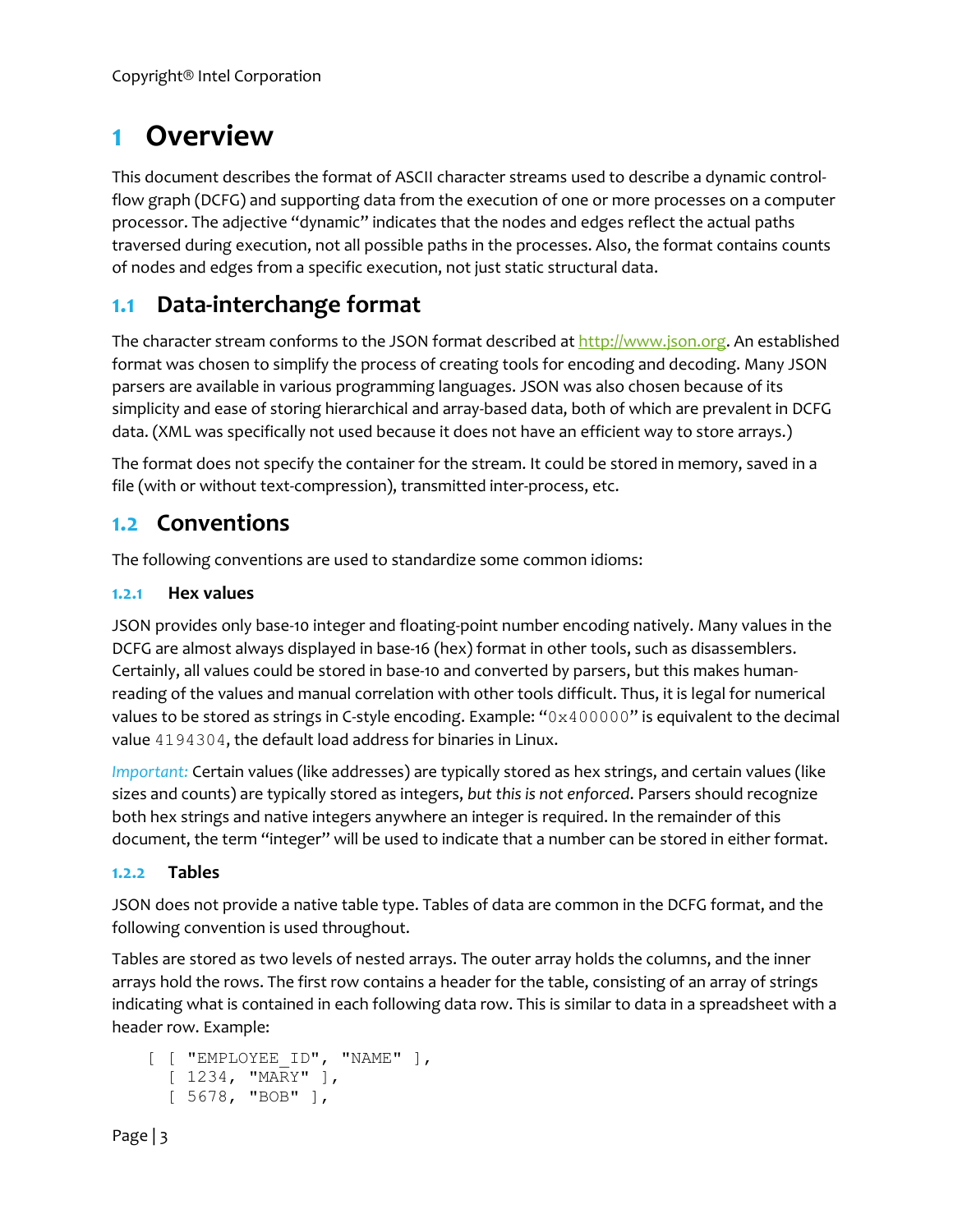```
 [ 9874, "IGOR" ]
]
```
Notes:

- o An element in a table can be any JSON value, including objects (key-value pairs) and other arrays and tables. This allows arbitrary construction of complex hierarchical structures including tables.
- $\circ$  Some values in some tables are optional, so the data arrays do not all have to be the same length. Any given row must consist of all provided values in a continuous sequence from the beginning. In other words, a value cannot be omitted and then followed on the same row by another value.
- o *Important:* When reading, use the header to determine the column of particular data items, not the absolute column position.

#### <span id="page-4-0"></span>**1.2.3 ID numbers**

Integer ids are numbers assigned to uniquely identify different elements in a set. They range between one (1) and  $0 \times 7$  f f f f f f inclusive, unless otherwise noted. Negative numbers, zero (0) and numbers greater than or equal to  $0 \times 800000000$  are reserved. Parsers should always read the ids and never assume values. In addition, there should not even be an assumption that ids corresponding to the same element in different DCFG streams will be the same. (This does not hold for paired DCFG and DCFG-traces, where ids *are* shared.)

#### <span id="page-4-1"></span>**1.2.4 JSON objects**

JSON objects contain key-value pairs, where the key must be a string. To reduce ambiguity, especially in the case where objects are loaded into map data structures with unique keys, keys will not be repeated in a given object. Parsers should not rely on any particular order of key-value pairs shown in examples in this document or elsewhere.

#### <span id="page-4-2"></span>**1.2.5 Tags and table headers**

Pre-defined strings are used as keys in JSON objects and in table headers. These strings consist only of upper-case letters, numbers and underscores. Example: "LOAD\_ADDRESS" is used to tag the load address for an image. An effort has been made to maintain consistency. For example, "*item*\_COUNT" is used to indicate a dynamic count of some type of item, and "NUM\_*items*" is used for a static count. An effort has also been made to use abbreviations consistently and not gratuitously. Common abbreviations include, but are not limited to, the following:

| Abbreviation | Expansion             |
|--------------|-----------------------|
| ADDR         | Address.              |
| <b>INSTR</b> | Instruction.          |
| ID           | Identifier (integer). |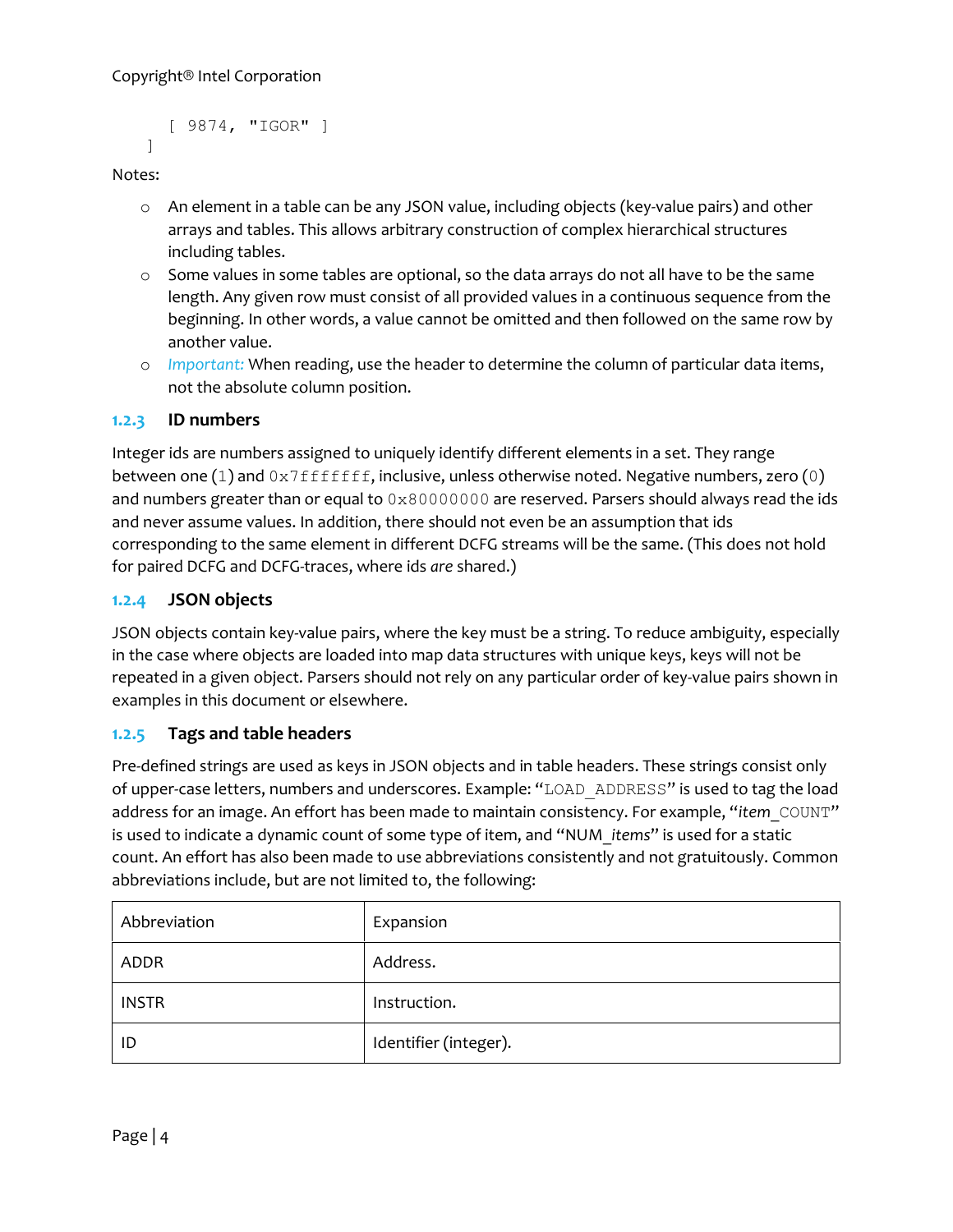#### <span id="page-5-0"></span>**1.2.6 White space**

Per JSON specifications, white space between tokens and values is optional and ignored. Specifically, parsers should not rely on any values being on the same or different lines as any other values.

# <span id="page-5-1"></span>**2 DCFG contents**

The DCFG format allows storage of information on processes, including their constituent images, symbols, debug data, and control-flow graph defined by a specific execution of the processes.

#### <span id="page-5-2"></span>**2.1 Example**

Following are excerpts from a DCFG describing a simple "Hello, World" program:

```
{ "MAJOR_VERSION" : 1,
 "MINOR VERSION" : 0,
  "FILE_NAMES" : [
    [ "FILE NAME ID", "FILE NAME" ],
     [ 1, "hello-world" ],
    [ 2, "\\[1b64]\/Id-linux-x86-64.so.2" ], ...], "EDGE_TYPES" : [
    [ "EDGE TYPE ID", "EDGE TYPE" ],
     [ 1, "ENTRY" ],
     [ 2, "EXIT" ],
    [3, "CALL" ], ...], "SPECIAL_NODES" : [
     [ "NODE_ID", "NODE_NAME" ],
    [ 1, "START" ], [ 2, "END" ] ],
  "PROCESSES" : [
     [ "PROCESS_ID", "PROCESS_DATA" ],
     [ 13723,
       { "INSTR_COUNT_PER_THREAD" : [ 1867502 ],
        "INSTR COUNT" : 1867502,
         "IMAGES" : [
           [ "IMAGE_ID", "LOAD_ADDR", "SIZE", "IMAGE_DATA" ],
          [ 1, "0x400000", 2112944,
             { "FILE_NAME_ID" : 1,
               "SYMBOLS" : [
                [ "NAME", "ADDR OFFSET", "SIZE" ],
                \left[ "main", "0xdd\overline{0}", 128 ], ...],
               "SOURCE_DATA" : [
                 [ "FILE_NAME_ID", "LINE_NUM",
                  "ADDR OFFSET", "SIZE", "NUM INSTRS" ],
                 [ 8, 25, "0xb28", 4, 1 ],
                [ 8, 26, '0xb2c', 5, 1 ], ...], "BASIC_BLOCKS" : [
                 [ "NODE_ID", "ADDR_OFFSET", "SIZE",
                  "NUM INSTRS", "LAST INSTR OFFSET", "COUNT" ],
                [4, "0xb28", 9, 2, 4, 1],[5, "0xb31", 5, 2, 4, 1],[6, "0xb40", 12, 2, 6, 10], ...],
```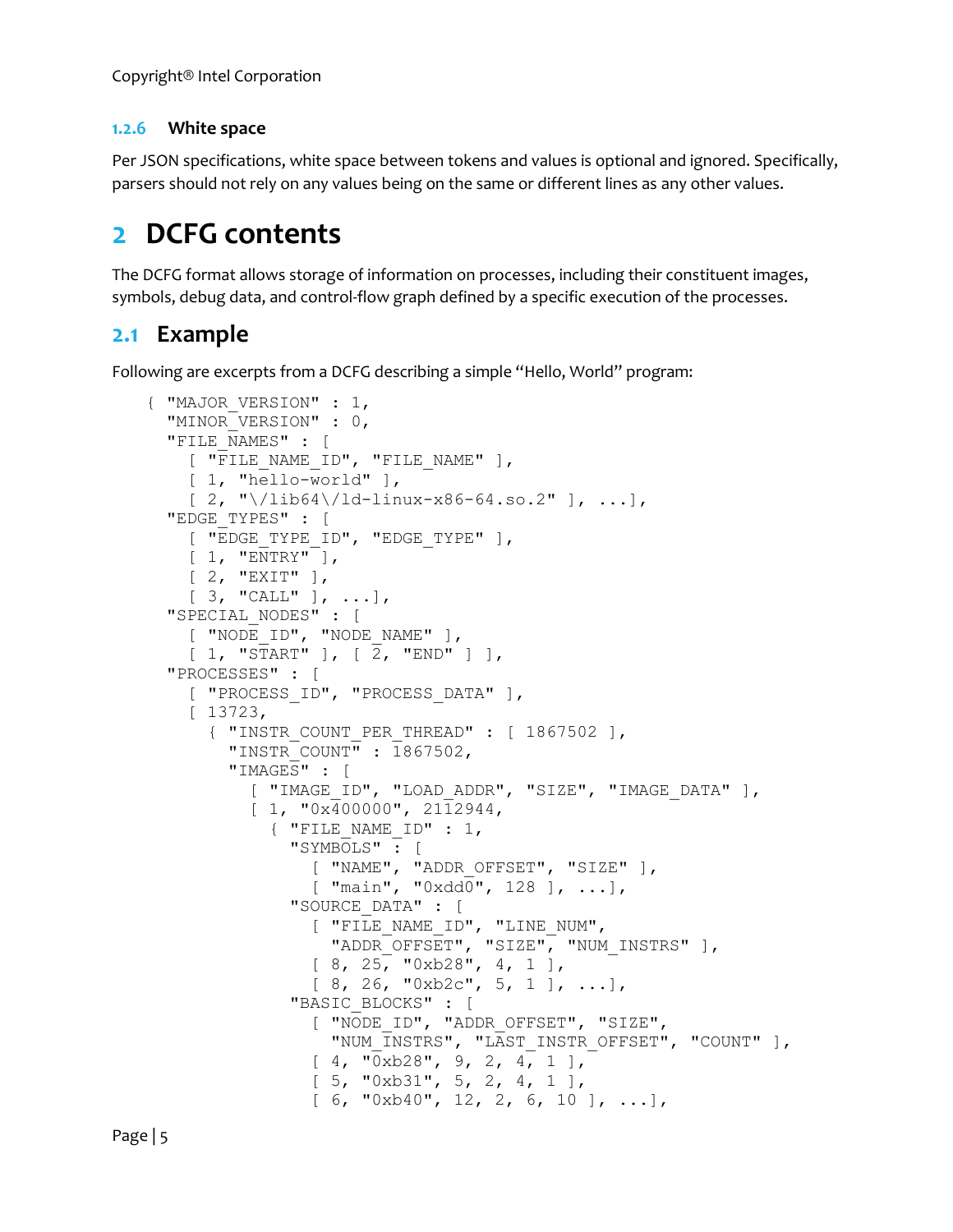```
 "ROUTINES" : [
                 [ "ENTRY_NODE_ID", "EXIT_NODE_IDS",
                  "NODES", "LOOPS" 1,
                 [ 90,
 [ 90, 93, 95 ],
                   [ [ "NODE_ID", "IDOM_NODE_ID" ],
                     [ 90, 90 ], [ 91, 90 ], [ 92, 91 ],
                    [ 93, 92 ], [ 94, 93 ], [ 95, 91 ] ],
                  [ [ "LOOP HEAD NODE ID",
                       "LOOP_BACK_EDGE_SOURCE_NODE_IDS",
                       "LOOP_NODE_IDS",
                      "PARENT_LOOP_HEAD_NODE_ID" ],
                     [ 93, [ 94 ], [ 93, 94 ] ] ]
                 ], ...]
             } ], ...]
         },
         "EDGES" : [
          [ "EDGE ID", "SOURCE NODE ID", "TARGET NODE ID",
            "EDGE<sup>TYPE</sup> ID", "COUNT PER THREAD" ],
           [ 2887, 1741, 1742, 16, [ 1 ] ],
           [ 1357, 665, 676, 13, [ 3 ] ],
          [2888, 2424, 2069, 6, [1] ], ...] ]
   ]
}
```
Each of the different types of elements is described in one of the following sections.

# <span id="page-6-0"></span>**2.2 Top-level structure**

The top-level JSON value is an object (sequence of key-value pairs).

The major sections of the DCFG stream are tagged in the top-level object. They are listed briefly below and are expanded in the remainder of this document:

- Format version.
- Lists of identifiers (ids) used to reference strings later in the stream: file names, edge types, and special nodes.
- The following data on each process:
	- o Process ID.
	- o Total and per-thread instruction counts.
	- o List of images (i.e., binaries and shared objects):
		- **Load address and size.**
		- **Filename id.**
		- **List of symbols.**
		- **Source-file and line-number debug data.**
		- **List of basic block nodes.**
		- **EXECUTE:** List of routines and their constituent loops.
	- o List of edges, including their trip-counts per thread.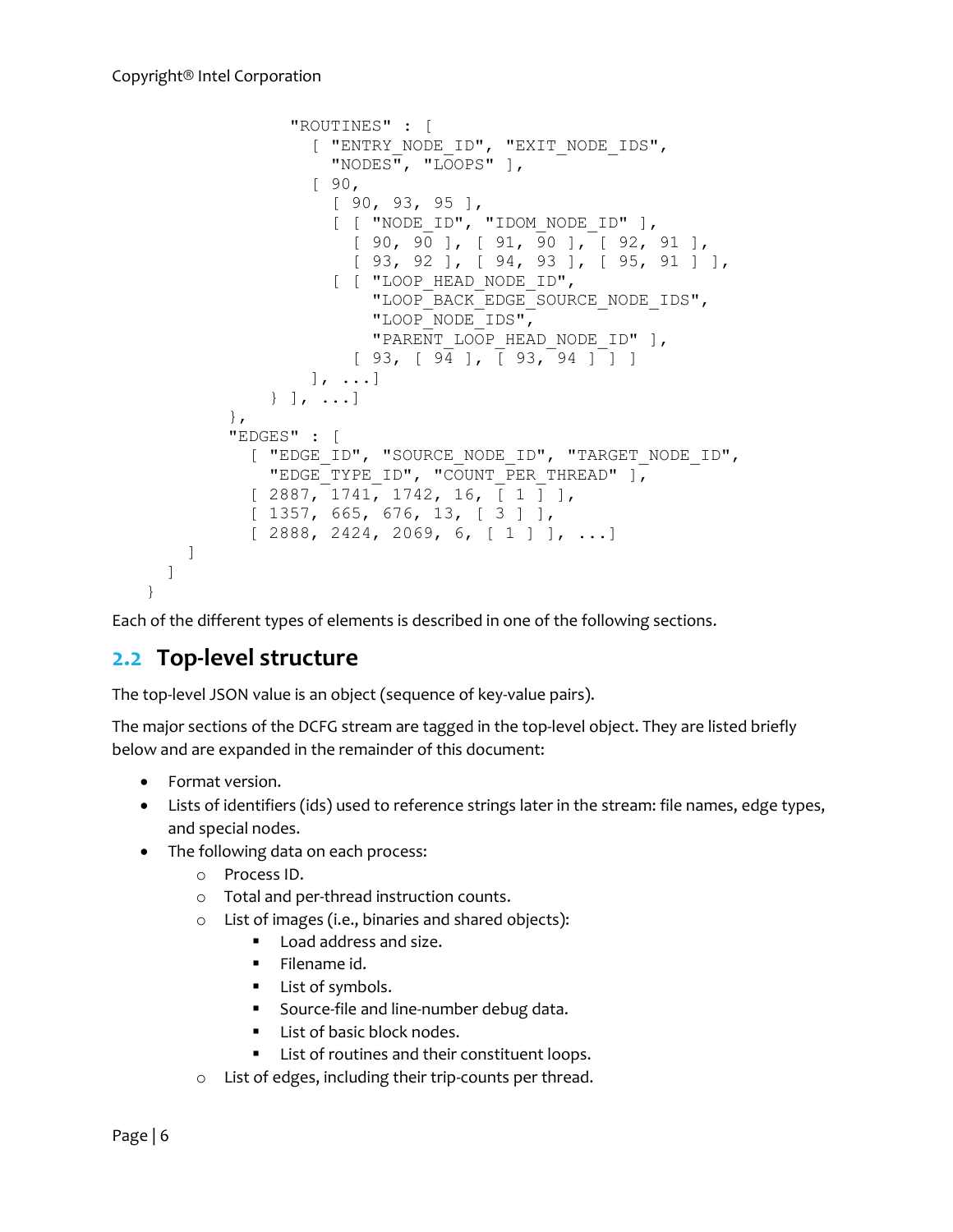#### Copyright® Intel Corporation

Example top-level object:

```
{ "MAJOR_VERSION" : 0,
 "MINOR VERSION" : 6,
  "FILE_NAMES" : […],
  "EDGE_TYPES" : […],
  "SPECIAL_NODES" : […],
   "PROCESSES" : […],
}
```
Most of these sections and sub-sections are optional as noted below. Specifically, even though this format is referred to as the "DCFG" format, the control-flow graph is optional; the format can be used to store other useful information such as processes, images, symbols and debug data.

# <span id="page-7-0"></span>**2.3 Version**

The major and minor versions of the file format are listed as two separate tags in the top-level object.

| Top-level tag        | Value    |
|----------------------|----------|
| <b>MAJOR VERSION</b> | Integer. |
| <b>MINOR VERSION</b> | Integer. |

The intention is that the DCFG format will be both backward and forward-compatible as much as possible. Backward compatibility means that future versions should not change the pre-defined tags or remove non-optional data. Forward compatibility means that additions should be done in a way such that parsers for existing formats should be able to read future formats if they ignore unknown tags.

If compatibility is broken, or if a major new feature is added, the major version number should be incremented and the minor version number reset to zero. Otherwise, if any other format change is made, the minor version number should be incremented.

When converted to text, the major version and minor versions are separated by a dot ("."), and the minor version should be displayed as two digits to allow up to 99 minor versions without confusion due to decimal place value, e.g., 2.03 precedes 2.12.

Example:

```
"MAJOR VERSION" : 3,
"MINOR VERSION" : 4,
```
Indicates version 3.04.

#### <span id="page-7-1"></span>**2.4 File names**

The list of file names is used to save space by allowing file names to be later referred to by their integer identifiers rather than long strings that might otherwise need to be repeated many times.

| Top-level tag | Value |
|---------------|-------|
|---------------|-------|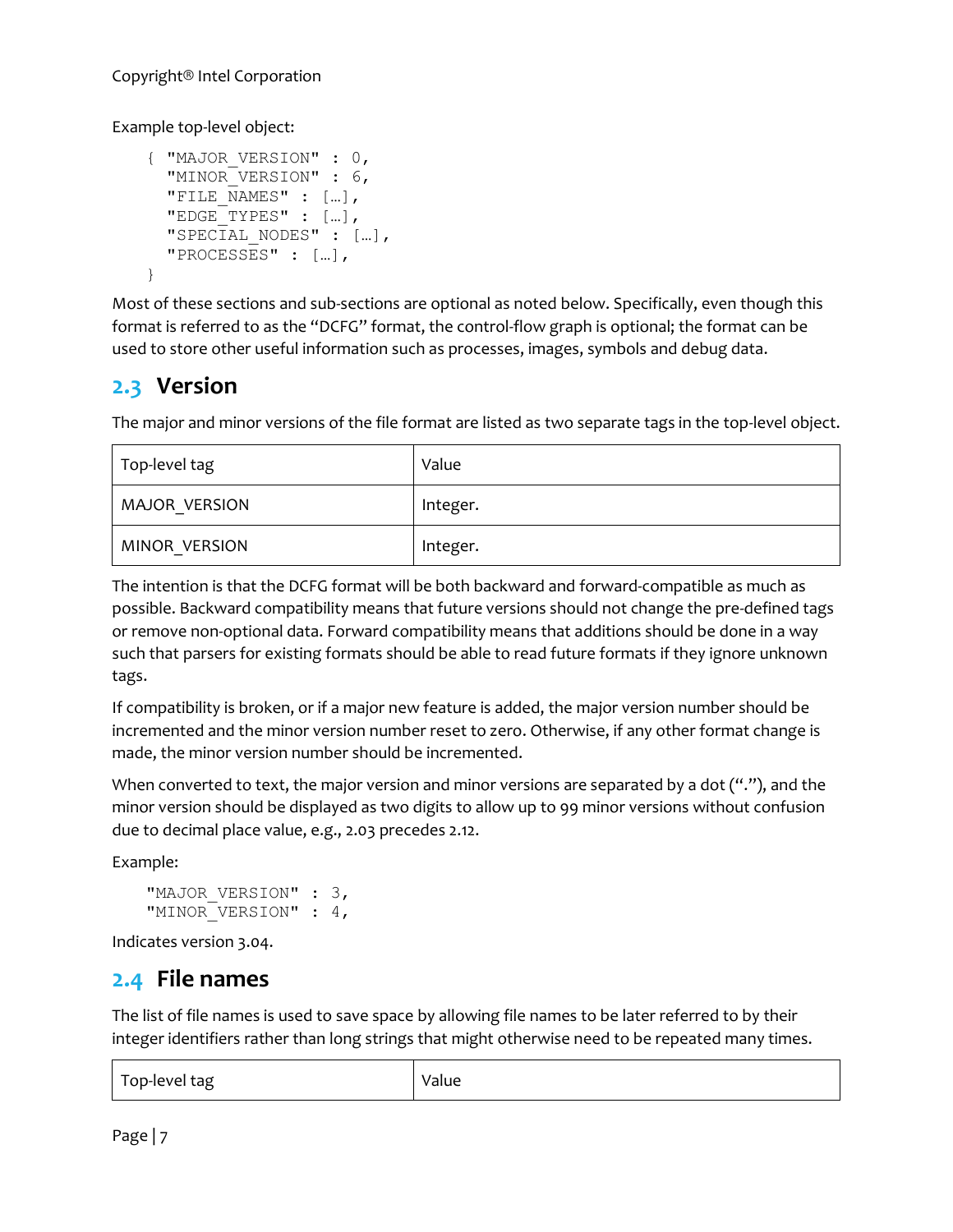| <b>FILE NAMES</b> | File-name table (see below and section 1.2.2). |
|-------------------|------------------------------------------------|

File-name table:

| Table heading | Value                                         |
|---------------|-----------------------------------------------|
| FILE NAME ID  | Integer id (see section 1.2.3).               |
| FILE NAME     | String containing full path of file if known. |

Example:

```
"FILE_NAMES" :
 [ [ "FILE NAME ID", "FILE NAME" ],
    [ 2, \sqrt[m]{\text{usr}}\sqrt{1}joe\sqrt{\text{src}}\sqrt{m}isc\sqrt{\text{hello-word}}d"],
    [5, "\\/lib64\\/libqcc s.so" ][4, \sqrt{\text{vsr}}/joe\sqrt{\text{src}}/misc\}/hello-word.d.c" ]]
```
Notes:

- o As with all strings, special characters are escaped per JSON string-formatting rules.
- o Parsers should not assume that ids start with one or are sequential or are in any particular order.
- o All file names used in the DCFG stream are stored in the same table, including those for images and source files.
- o This table is optional. If it is not present, no file names can be referenced in the remainder of the data.

# <span id="page-8-0"></span>**2.5 Edge types**

The list of edge types is used to save space by allowing edge types to be later referred to by their integer identifiers rather than strings that would otherwise need to be repeated many times.

| Top-level tag | Value                                          |
|---------------|------------------------------------------------|
| EDGE TYPES    | Edge-type table (see below and section 1.2.2). |

Edge-type table:

| Table heading | Value                                                                                                                                                                                |
|---------------|--------------------------------------------------------------------------------------------------------------------------------------------------------------------------------------|
| EDGE TYPE ID  | Integer id (see section 1.2.3). Important: the ID number<br>assigned to any given edge type is valid only within a<br>DCFG and is not necessarily the same between any two<br>DCFGs. |
| EDGE TYPE     | String containing pre-defined edge type (see below).                                                                                                                                 |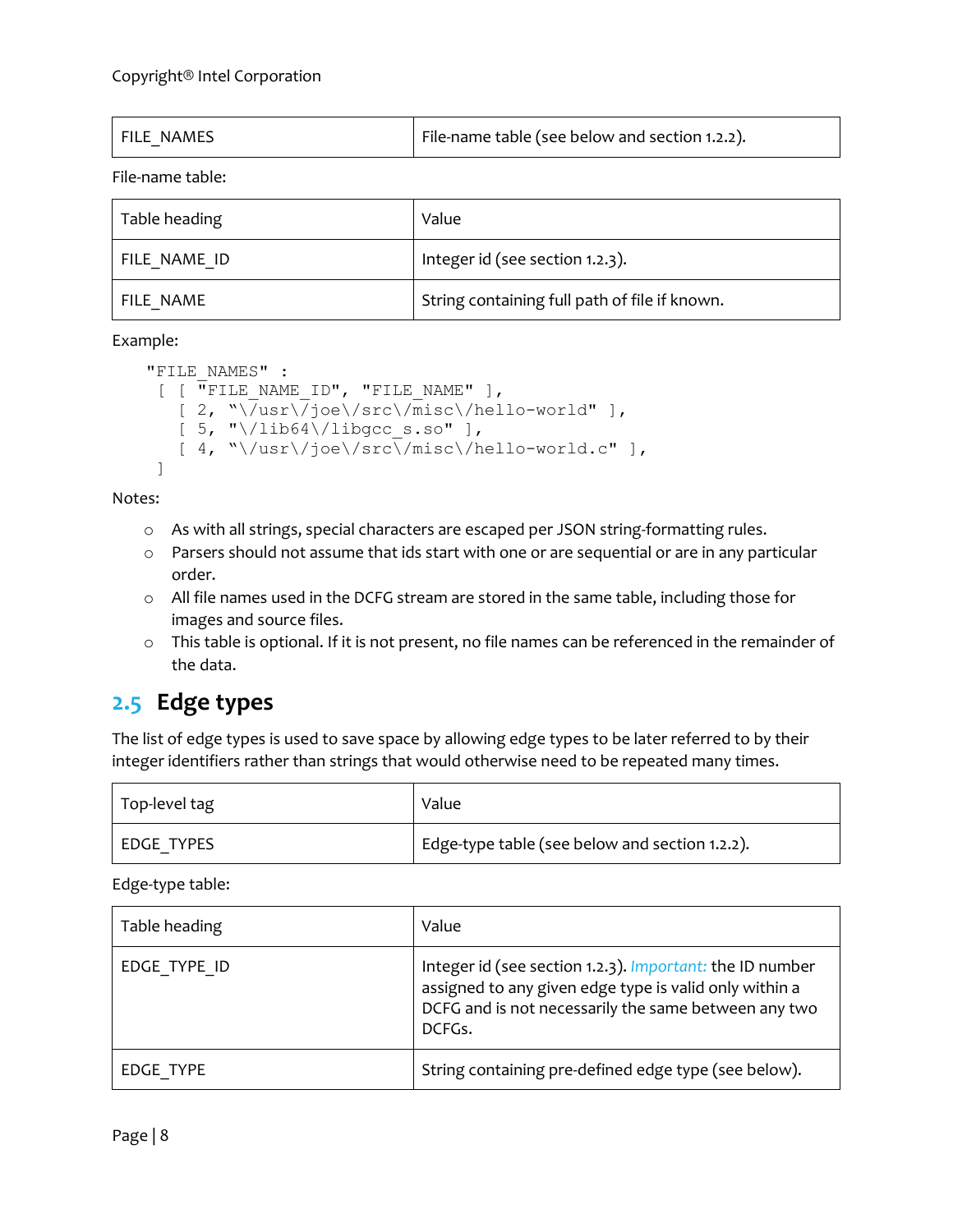Pre-defined edge-type strings:

| Edge-type string value        | Meaning                                                                                                                                                                                                                                   |
|-------------------------------|-------------------------------------------------------------------------------------------------------------------------------------------------------------------------------------------------------------------------------------------|
| <b>ENTRY</b>                  | First edge traversed in the DCFG. This will be from the<br>START node to the first basic block node executed.                                                                                                                             |
| <b>EXIT</b>                   | Last edge traversed in the DCFG. This will be from the<br>last basic block node executed to the END node.                                                                                                                                 |
| <b>BRANCH</b>                 | Any unknown type of branch.                                                                                                                                                                                                               |
| CONDITIONAL BRANCH            | Any type of conditional branch (direct or indirect). This is<br>the "taken" edge.                                                                                                                                                         |
| UNCONDITIONAL_BRANCH          | Any type of unconditional branch (direct or indirect).                                                                                                                                                                                    |
| DIRECT_BRANCH                 | Any type of direct branch (conditional or not).                                                                                                                                                                                           |
| INDIRECT_BRANCH               | Any type of indirect branch (conditional or not).                                                                                                                                                                                         |
| DIRECT CONDITIONAL BRANCH     | A direct, conditional branch.                                                                                                                                                                                                             |
| INDIRECT_CONDITIONAL_BRANCH   | An indirect, conditional branch.                                                                                                                                                                                                          |
| DIRECT_UNCONDITIONAL_BRANCH   | A direct, unconditional branch.                                                                                                                                                                                                           |
| INDIRECT_UNCONDITIONAL_BRANCH | An indirect, unconditional branch.                                                                                                                                                                                                        |
| <b>REP</b>                    | An edge indicating an instruction with a "REP" prefix is<br>repeated. This edge will be from the instruction with the<br>"REP" prefix back to itself.                                                                                     |
| FALL_THROUGH                  | An edge indicating the instruction at the next address<br>was executed. This occurs at the end of any basic block<br>that does not end in a control-flow instruction. It also<br>occurs after conditional branches as the not-taken path. |
| CALL                          | Any unknown type of call.                                                                                                                                                                                                                 |
| DIRECT CALL                   | A direct call, i.e., one using a static address.                                                                                                                                                                                          |
| INDIRECT_CALL                 | An indirect call, i.e., one using a dynamic address.                                                                                                                                                                                      |
| <b>RETURN</b>                 | A return, usually from a called routine.                                                                                                                                                                                                  |
| CALL_BYPASS                   | A "fabricated" edge from the caller's basic block to the<br>basic block at the return site. It indicates the control<br>flow within a routine without following CALL edges. This                                                          |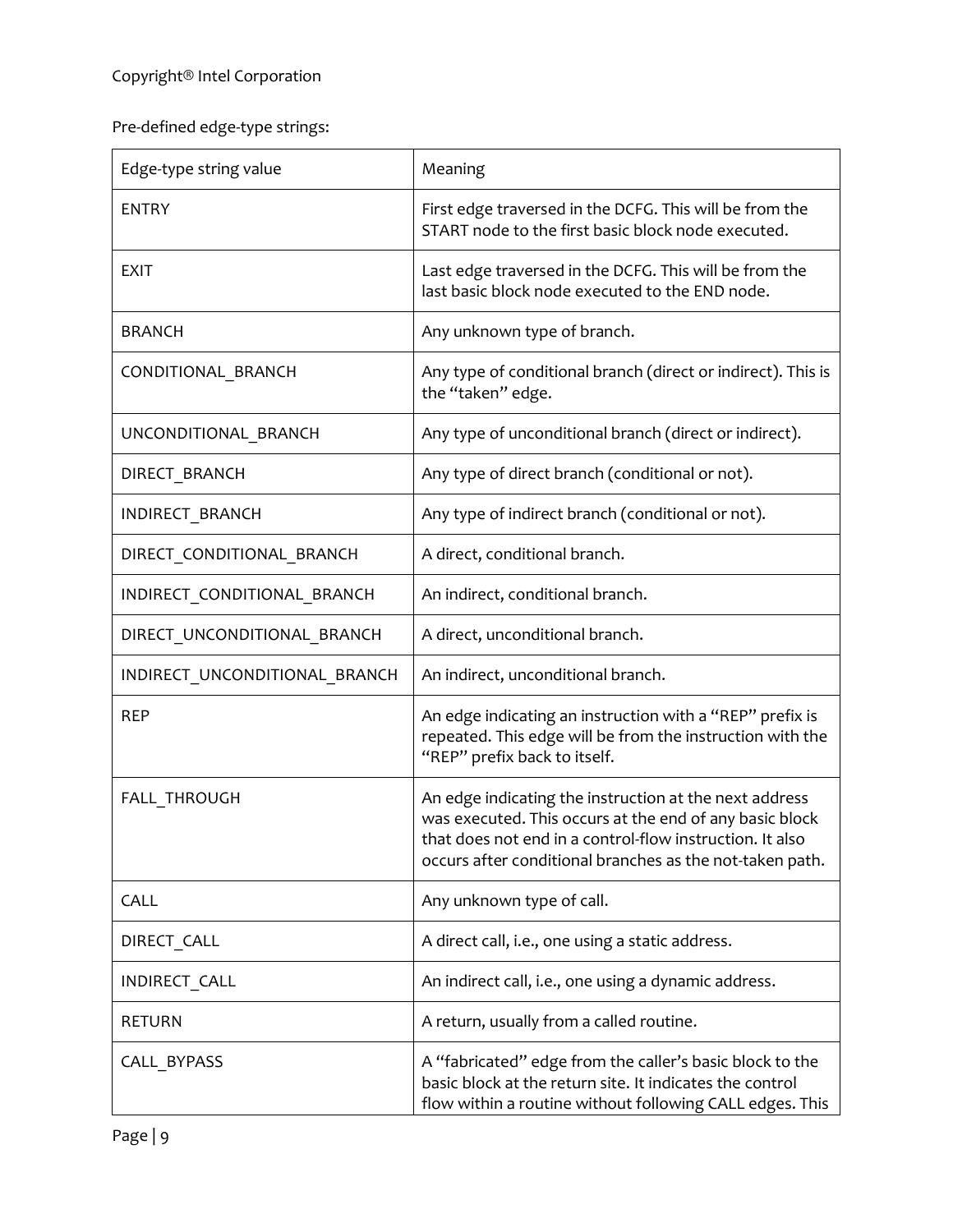|                       | is useful for implementing various control-flow and<br>graph-traversal algorithms.                                                              |
|-----------------------|-------------------------------------------------------------------------------------------------------------------------------------------------|
| SYSTEM CALL           | A special call to a system routine.                                                                                                             |
| SYSTEM RETURN         | A return from a system routine.                                                                                                                 |
| SYSTEM CALL BYPASS    | A "fabricated" edge similar to CALL_BYPASS, except for<br>system calls.                                                                         |
| <b>CONTEXT CHANGE</b> | An edge created from any non-control-flow instruction<br>(e.g., a hardware interrupt or a faulting instruction) to a<br>hander.                 |
| CONTEXT CHANGE RETURN | A return from the context-change handler.                                                                                                       |
| CONTEXT CHANGE BYPASS | A "fabricated" edge similar to CALL BYPASS, except for<br>context-change handlers.                                                              |
| EXCLUDED CODE BYPASS  | A "fabricated" edge used to maintain control flow when<br>excluding a region of code from the CFG, e.g., when<br>skipping over spin-wait loops. |
| <b>UNKNOWN</b>        | Any unknown type of edge.                                                                                                                       |

#### Example:

```
"EDGE_TYPES" :
  [ \lceil "EDGE TYPE ID", "EDGE TYPE" ],
    [1, "ENTRY"],
     [ 2, "EXIT" ],
     [ 3, "CALL" ],
    [ 4, "DIRECT CALL" ],
    [ 5, "INDIRECT CALL" ],
    \begin{bmatrix} 6, & \text{"RETURN"} \end{bmatrix}[ 7, "CALL BYPASS" ],
     [ 8, "BRANCH" ],
 [ 9, "CONDITIONAL_BRANCH" ],
[ 10, "UNCONDITIONAL BRANCH" ],
    [11, "DIFFCT BRANCH" ],
[ 12, "INDIRECT BRANCH" ],
[ 13, "DIRECT CONDITIONAL BRANCH" ],
    [ 14, "INDIRECT CONDITIONAL BRANCH" ],
    [ 15, "DIRECT_UNCONDITIONAL_BRANCH" ],
    [ 16, "INDIRECT UNCONDITIONAL BRANCH" ],
 [ 17, "REP" ],
[ 18, "FALL THROUGH" ],
    [ 19, "SYSTEM CALL" ],
```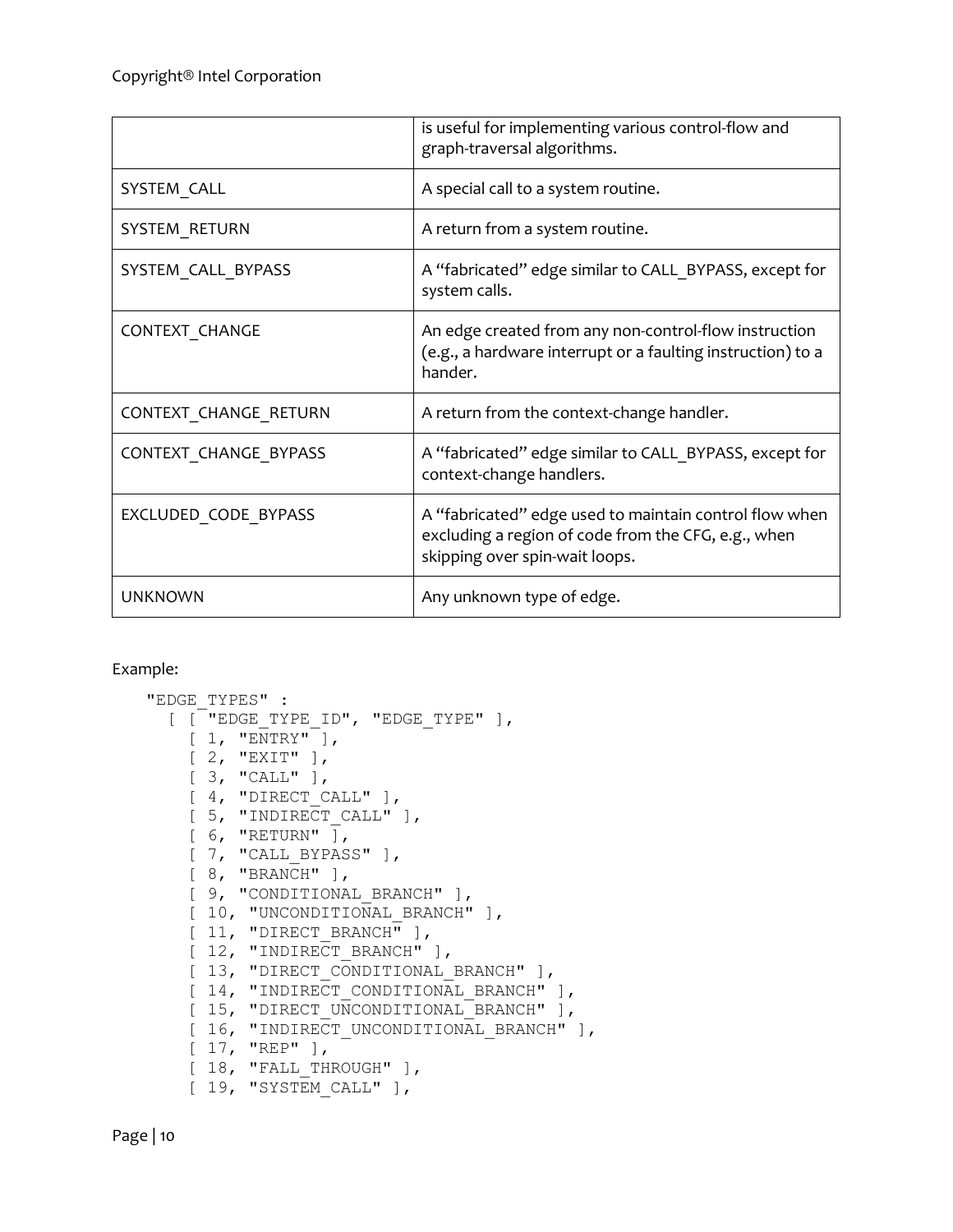```
[ 20, "SYSTEM RETURN" ],
[ 21, "SYSTEM CALL BYPASS" ],
\overline{22}, "INTERRUPT" ],
[ 23, "INTERRUPT RETURN" ],
[ 24, "INTERRUPT BYPASS" ],
[ 25, "CONTEXT CHANGE BYPASS" ],
[ 26, "UNKNOWN IMAGE BYPASS" ],
[27, "UNKNOWN" ]
```

```
Notes:
```
]

- $\circ$  Do not assume that ids start with one (1) or are sequential or are in any particular order.
- o *Important:* Do not assume that ids are fixed or are the same between DCFGs. For example, an "ENTRY" node might have id=1 in one DCFG and id=3 in another.
- o This table is optional. If it is not present, no edges can be defined in the process section.

# <span id="page-11-0"></span>**2.6 Special nodes**

The list of special nodes is used to save space by allowing special nodes to be later referred to by their integer identifiers. More it allows special nodes to be referenced similarly to the more common basic-block nodes.

| Top-level tag | Value                                             |
|---------------|---------------------------------------------------|
| SPECIAL NODES | Special-node table (see below and section 1.2.2). |

Special-node table:

| Table heading | Value                                           |
|---------------|-------------------------------------------------|
| NODE ID       | Integer id (see section 1.2.3).                 |
| NODE NAME     | String containing pre-defined node (see below). |

Pre-defined node strings:

| Node string value | Meaning                                                                                       |
|-------------------|-----------------------------------------------------------------------------------------------|
| <b>START</b>      | A source node for the ENTRY edge.                                                             |
| <b>END</b>        | A target node for the EXIT edge.                                                              |
| <b>UNKNOWN</b>    | Indicates an error in DCFG construction, so this should<br>not be seen in a well-formed DCFG. |

#### Example:

"SPECIAL\_NODES" :

Page | 11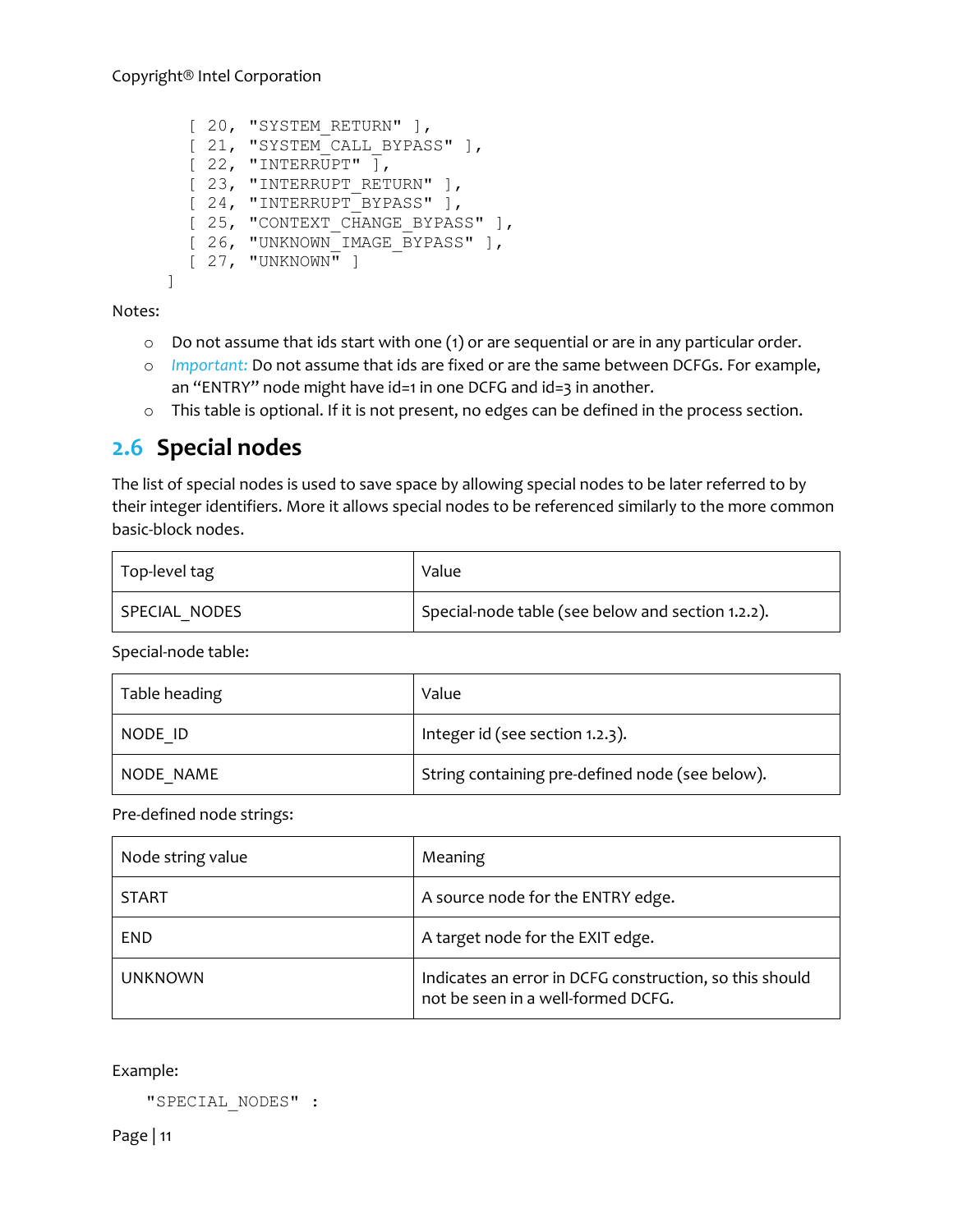```
[ [ "NODE ID", "NODE NAME" ],
      [ 1, "START" ],
     \left[\begin{array}{cc} 2, & \text{"END"} \end{array}\right],
      [ 3, "UNKNOWN" ]
]
```
Notes:

- o Parsers should not assume that ids start with one or are sequential or are in any particular order.
- o *Important:* Parsers should not assume that ids are fixed or are the same between DCFGs. For example, a "START" node might have id=1 in one DCFG and id=3 in another.
- o This table is optional. If it is not present, no edges can be defined in the process section.

# <span id="page-12-0"></span>**2.7 Processes**

All processes are stored in this top-level tag.

| Top-level tag    | Value                                        |
|------------------|----------------------------------------------|
| <b>PROCESSES</b> | Process table (see below and section 1.2.2). |

Process table:

| Table heading | Value                                                                                       |
|---------------|---------------------------------------------------------------------------------------------|
| PROCESS ID    | Integer corresponding to the actual process id ("PID")<br>assigned by the operating system. |
| PROCESS DATA  | A JSON object containing more process data (see<br>section 2.8).                            |

Example:

```
"PROCESSES" :
   [ [ "PROCESS_ID", "PROCESS_DATA" ],
     [ 22814, {…} ],
     [ 958, {…} ]
   ]
```
#### <span id="page-12-1"></span>**2.8 Process Data**

All data for a process is stored in this object, which appears in the PROCESS\_DATA column of the PROCESSES table above. The keys in the object are as follows.

| Process-object tag | Value                                                                    |
|--------------------|--------------------------------------------------------------------------|
| INSTR COUNT        | Integer: total instruction count for this process across all<br>threads. |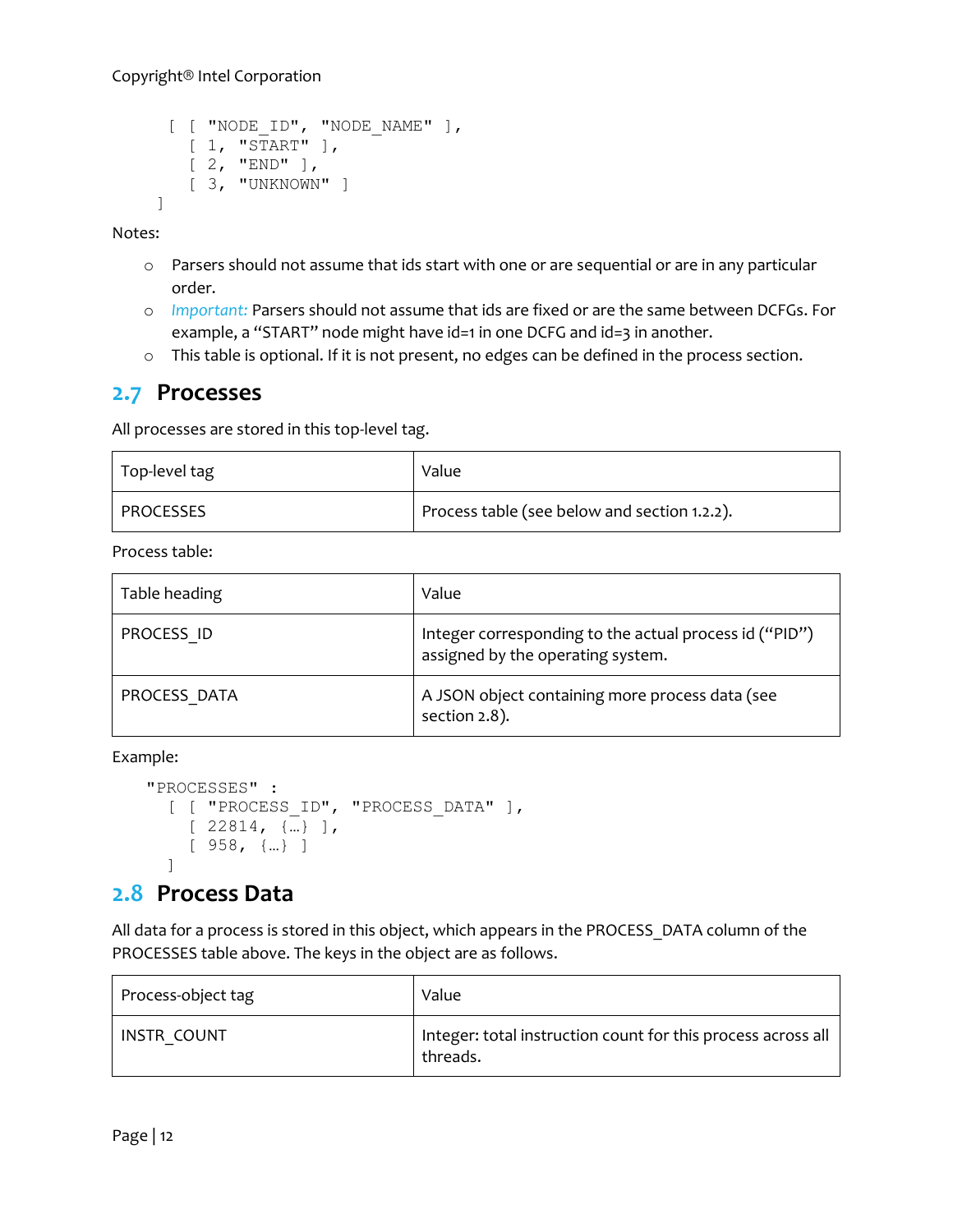| INSTR COUNT PER THREAD | Array of integers: each integer is a total instruction<br>count for this process for one thread, starting with<br>thread zero. The length of this array indicates the<br>number of threads executed. The sum should equal the<br>value in INSTR COUNT. |
|------------------------|--------------------------------------------------------------------------------------------------------------------------------------------------------------------------------------------------------------------------------------------------------|
| <b>IMAGES</b>          | Image table (see sections 2.9 and 1.2.2).                                                                                                                                                                                                              |
| <b>EDGES</b>           | Edge table (see sections 2.16 and 1.2.2).                                                                                                                                                                                                              |

Example:

```
{ "INSTR_COUNT" : 2134576,
  "INSTR_COUNT_PER_THREAD" : [ 1997750, 51676, 19794,
                                18381, 19598, 27377 ],
   "IMAGES" : […],
   "EDGES" : […]
}
```
#### <span id="page-13-0"></span>**2.9 Images**

All images for a given process are stored in this table, which appears after the IMAGES key in the process data object above.

Image table:

| Table heading | Value                                                                                                                                                 |
|---------------|-------------------------------------------------------------------------------------------------------------------------------------------------------|
| IMAGE ID      | Integer id (see section 1.2.3). Unlike most IDs this can be<br>zero.                                                                                  |
| LOAD ADDR     | An integer containing the base address of the image<br>where it was loaded by the operating system. It will be<br>32 or 64 bits, depending on the OS. |
| <b>SIZE</b>   | An integer containing the size of the image, starting<br>from the LOAD ADDR.                                                                          |
| IMAGE DATA    | A JSON object containing more image data (see section<br>$2.10$ ).                                                                                    |

Example:

```
[ [ "IMAGE_ID", "LOAD_ADDR", "SIZE", "IMAGE_DATA" ],
 [1, "0x400000", 2102216, ...][ 2, "0x2aaaaaaab000", 1166728, {...} ]
]
```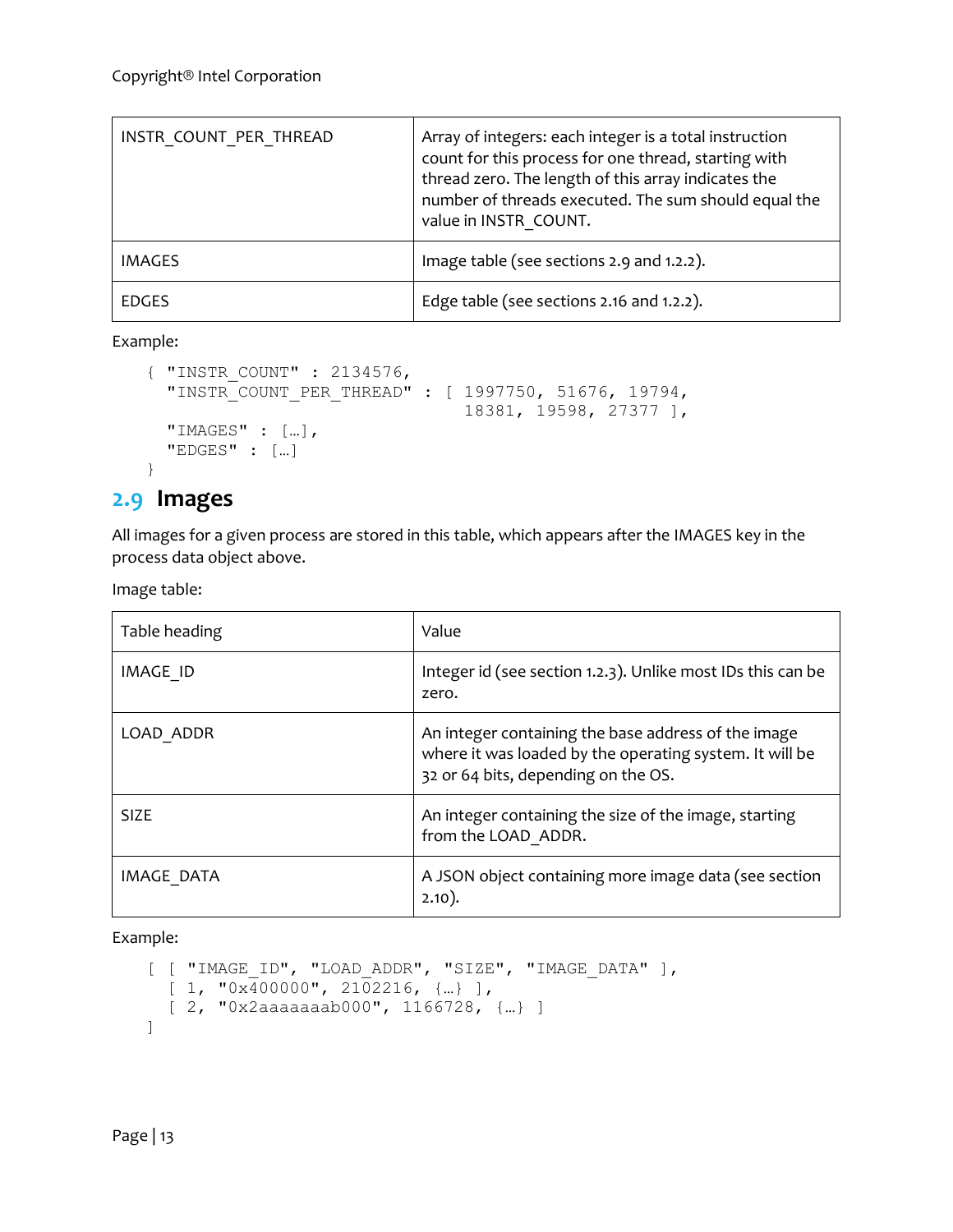# <span id="page-14-0"></span>**2.10 Image Data**

All data for a given image is stored in this object, which appears in the IMAGE\_DATA column of the IMAGES table above. The keys in the object are as follows. All are optional.

| Image-object tag    | Value                                              |
|---------------------|----------------------------------------------------|
| FILE NAME ID        | Integer id from file-name table (see section 2.4). |
| <b>SYMBOLS</b>      | Symbol table (see sections 2.11 and 1.2.2).        |
| SOURCE DATA         | Source-data table (see sections 2.12 and 1.2.2).   |
| <b>BASIC BLOCKS</b> | Basic-block table (see sections 2.13 and 1.2.2).   |
| <b>ROUTINES</b>     | Routine table (see sections 2.14 and 1.2.2).       |

Example:

```
{ "FILE_NAME_ID" : 4,
  "SYMBOLS" : […],
  "SOURCE_DATA" : […],
  "BASIC_BLOCKS" : […],
  "ROUTINES" : […]
}
```
Notes:

o During the course of execution, it is possible for a dynamically-linked process to unload one image and load another image such that the address spaces for these images overlap. In this situation, the addresses of symbols, debug data and basic blocks are not sufficient to uniquely identify them. Fortunately, at any given temporal point in a workload execution the subset of *active* images should have non-overlapping address regions, allowing an address to unambiguously correspond to a symbol, debug data and/or basic block. Unfortunately, if a workload employs self-modifying-code (SMC) or any other mechanism that modifies the code space, this might also be violated.

# <span id="page-14-1"></span>**2.11 Symbols**

All symbols for a given image are stored in this table, which appears after the SYMBOLS key in the image data object above.

Symbol table:

| Table heading | Value                                                                                        |
|---------------|----------------------------------------------------------------------------------------------|
| NAMF          | String containing the symbol name. Special chars must<br>be escaped per JSON specifications. |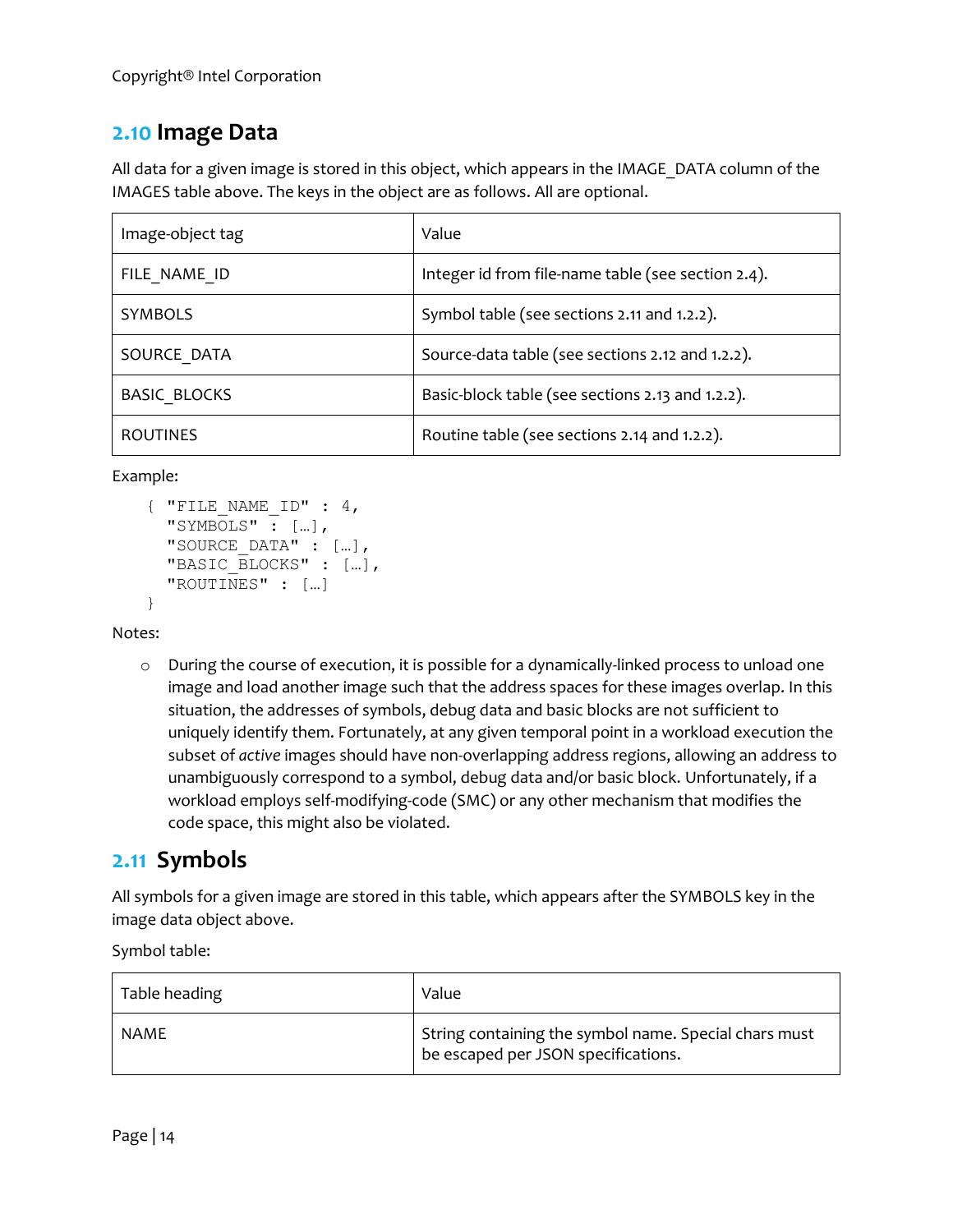| ADDR OFFSET | An integer containing the base address of the symbol<br>relative to the load address of the containing image.<br>Thus, the actual starting address of the symbol will be<br>the load address of the image plus this offset. |
|-------------|-----------------------------------------------------------------------------------------------------------------------------------------------------------------------------------------------------------------------------|
| <b>SIZE</b> | An integer containing the size of the symbol in bytes,<br>starting from the ADDR OFFSET.                                                                                                                                    |

Example:

```
[ [ "NAME", "ADDR_OFFSET", "SIZE " ],
 [ "free", "0x127f0", 60 ],
 [ "malloc", "0x12940", 13 ],
 [ "calloc", "0x12a00", 9 ]
]
```
# <span id="page-15-0"></span>**2.12 Source information**

All debug source information for a given image is stored in this table, which appears after the SOURCE\_DATA key in the image data object above.

Source-data table:

| Table heading | Value                                                                                                                                                                                                                         |
|---------------|-------------------------------------------------------------------------------------------------------------------------------------------------------------------------------------------------------------------------------|
| FILE NAME ID  | Integer id from file-name table (see section 2.4)<br>representing the source-code file of this debug data.                                                                                                                    |
| LINE NUM      | An integer representing the source-code line number<br>from the file referenced above.                                                                                                                                        |
| ADDR OFFSET   | An integer containing the base address of the debug<br>data relative to the load address of the containing<br>image. Thus, the actual starting address of the data will<br>be the load address of the image plus this offset. |
| <b>SIZE</b>   | An integer containing the size of the data in bytes,<br>starting from the ADDR OFFSET.                                                                                                                                        |
| NUM INSTRS    | An integer containing the number of instructions<br>covered by this debug data, starting with and including<br>the one at the starting address.                                                                               |

Example:

```
[ [ "FILE NAME ID", "LINE NUM", "ADDR OFFSET",
   "SIZE", "NUM INSTRS" \overline{J},
[ 8, 25, "0x7a8", 4, 1 ],[ 8, 26, "0x7ac", 5, 1 ],
   [ 9, 9, "0x7bb", 4, 1 ],
```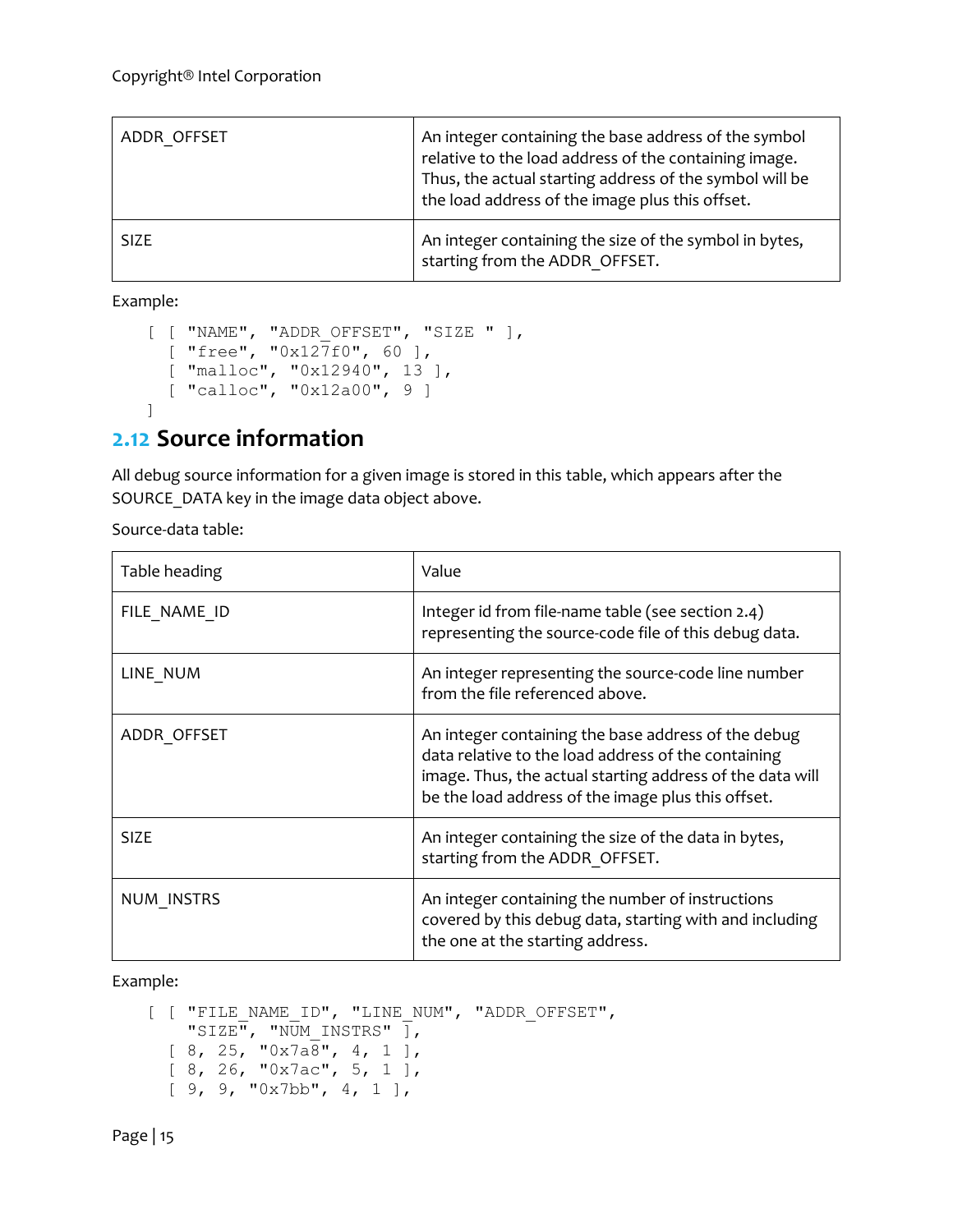Copyright® Intel Corporation

```
 [ 9, 10, "0x7bf", 1, 1 ],
 [ 10, 11, "0x970", 43, 10 ],
 [10, 12, "0x99b", 10, 2]]
```
# <span id="page-16-0"></span>**2.13 Basic blocks**

All basic blocks for a given image is stored in this table, which appears after the BASIC\_BLOCKS key in the image data object above. A basic block has only one entry point and one exit point. Basic blocks are defined dynamically, so they may vary from run-to-run of the same workload, depending on which edges in the CFG were traversed. This variance may include not only which basic blocks are included, but also the beginning and ending addresses of each.

Source-data table:

| Table heading     | Value                                                                                                                                                                                                                                                                                                                                                                                                                                                                                     |
|-------------------|-------------------------------------------------------------------------------------------------------------------------------------------------------------------------------------------------------------------------------------------------------------------------------------------------------------------------------------------------------------------------------------------------------------------------------------------------------------------------------------------|
| NODE ID           | Integer id (see section 1.2.3). This id must be unique<br>across the entire process, not just within the image.<br>Also, it must not be one of the special node ids.                                                                                                                                                                                                                                                                                                                      |
| ADDR OFFSET       | An integer containing the address of the first instruction<br>in the basic block relative to the load address of the<br>containing image. Thus, the actual starting address of<br>the block will be the load address of the image plus this<br>offset.                                                                                                                                                                                                                                    |
| <b>SIZE</b>       | An integer containing the size of the block in bytes,<br>starting from the ADDR OFFSET.                                                                                                                                                                                                                                                                                                                                                                                                   |
| NUM INSTRS        | An integer containing the number of instructions in this<br>block, starting with and including the one at the starting<br>address.                                                                                                                                                                                                                                                                                                                                                        |
| LAST INSTR OFFSET | An integer containing the address of the last instruction<br>in the basic block relative to the address of the first<br>instruction. Thus, the actual address of the last<br>instruction will be the load address of the image plus the<br>offset of the first instruction plus this offset. Note that<br>the address of the last instruction is not the same as the<br>address of the first instruction plus the size minus one<br>unless the last instruction is exactly one byte long. |
| <b>COUNT</b>      | An integer containing the total number of times this<br>block was executed across all threads. This is optional<br>and actually redundant because it can be calculated<br>from the edge counts. If per-thread counts are desired,<br>the edge-count data must be used. The number of                                                                                                                                                                                                      |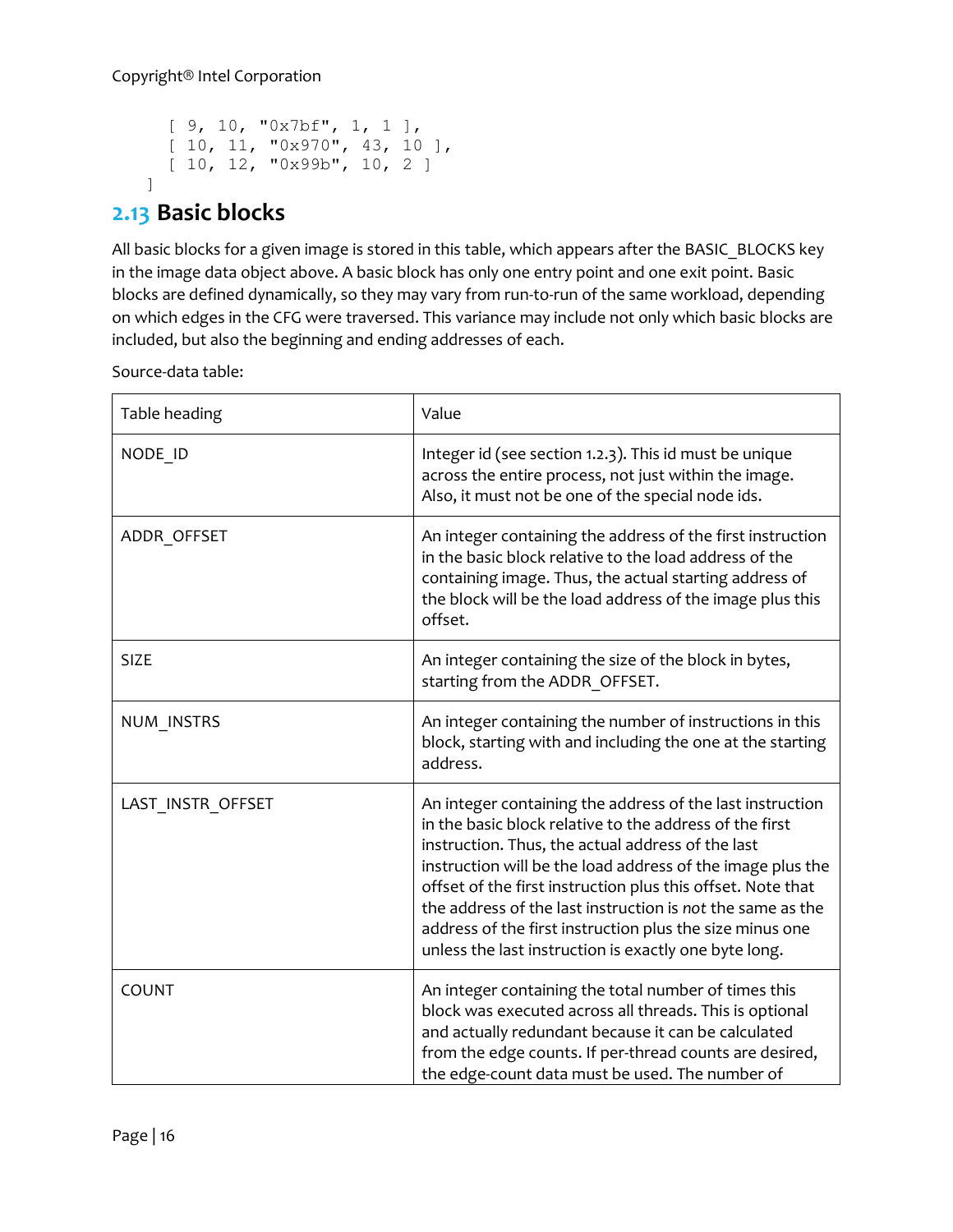| instructions executed in the block is NUM INSTRS |
|--------------------------------------------------|
| multiplied by COUNT.                             |

Example:

```
[ [ "NODE ID", "ADDR OFFSET", "SIZE", "NUM INSTRS",
    "LAST INSTR OFFSET", "COUNT" ],
  [4, "0x7a8", 9, 2, 4, 1], [ 5, "0x7b1", 5, 1, 0, 9 ],
  [ 6, "0x7b6", 5, 1, 0, 8 ],
  [7, "0x7bb", 5, 2, 4, 1],[ 8, '0x7c0'', 12, 2, 6, 11 ]]
```
#### <span id="page-17-0"></span>**2.14 Routines**

All routine information for a given image is stored in this table, which appears after the ROUTINES key in the image data object above. Routines must follow the following rules:

- o A routine can have only one entry. (A routine can have multiple exit points.)
- $\circ$  Each node in the routine must be reachable from the entry node. This means that each node must be the immediate successor (target of an edge) of the entry node or another node in the routine. Inter-routine edges (calls, returns, context changes, etc.) are not allowed in this traversal, but bypass edges are. However, each node that is reachable from the entry node is not required to be in the same routine; this allows for dividing routines when there are multiple entry nodes, jumps between routines, and other non-standard control flow.
- o Each node in a routine must be in the containing image.
- o Every node of an image (except start and end) will appear in exactly one routine.

Thus, the addresses and sizes routines will not necessarily correspond to those in the symbol table. Also, routines may be entered with edges other than calls and may be exited with edges other than returns.

Routine table:

| Table heading | Value                                                                                                                                                                              |
|---------------|------------------------------------------------------------------------------------------------------------------------------------------------------------------------------------|
| ENTRY NODE ID | Basic-block id (integer id from the basic-block table in<br>the same image, see section 2.13) indicating the basic-<br>block at the entry to this routine (usually a call target). |
| EXIT NODE IDS | Array of basic-block ids indicating one or more basic<br>blocks which have edges that leave this routine (these<br>blocks usually end with return instructions).                   |
| <b>NODES</b>  | Table of all basic-block ids in this routine and their<br>immediate dominators, including the entry and exit<br>nodes (see below).                                                 |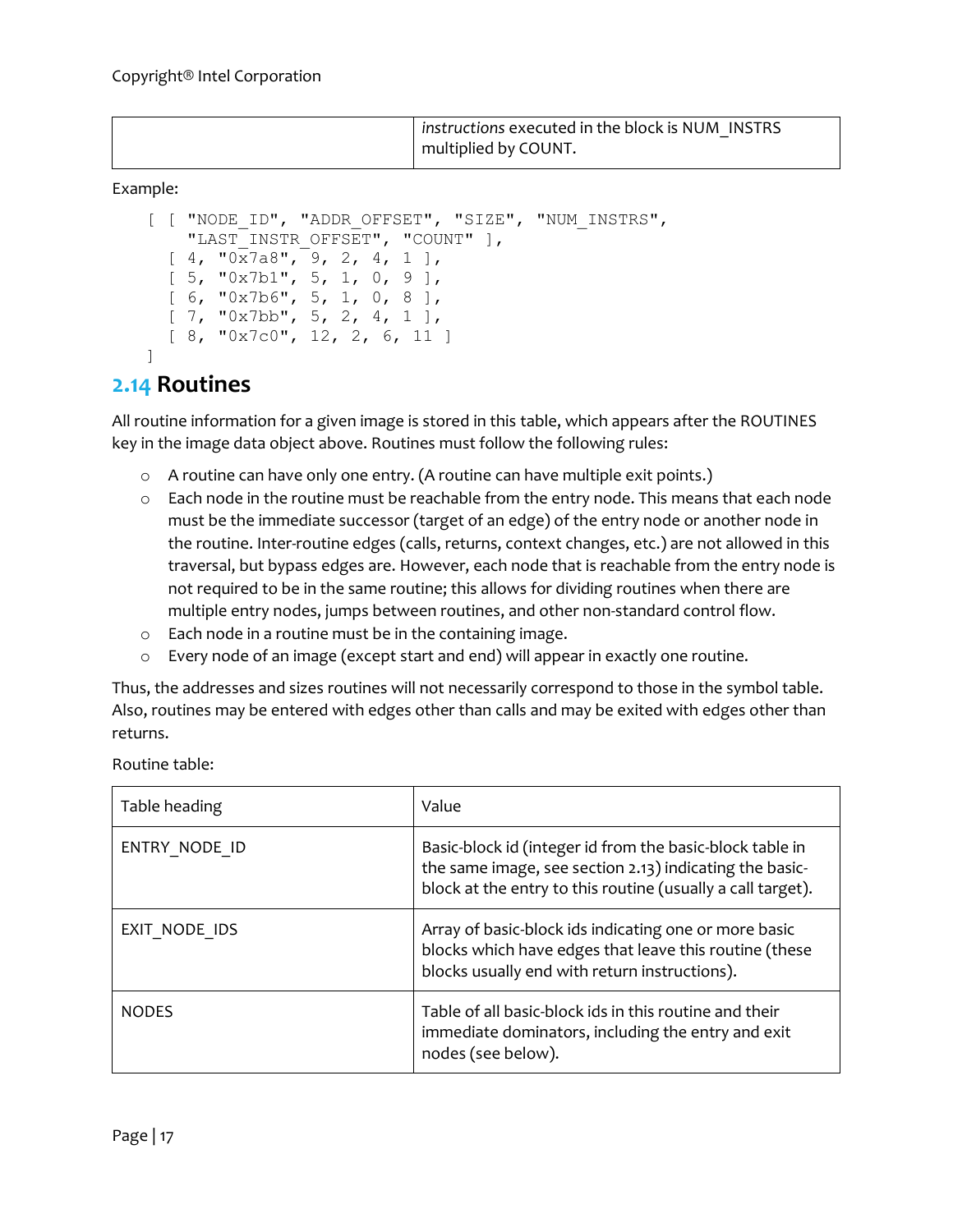| LOOPS | $\vert$ Loop table (see sections 2.15 and 1.2.2). This can be<br>omitted if there are no loops. |
|-------|-------------------------------------------------------------------------------------------------|
|       |                                                                                                 |

Node table:

| Table heading | Value                                                                                                            |
|---------------|------------------------------------------------------------------------------------------------------------------|
| NODE ID       | Basic-block id in this routine.                                                                                  |
| IDOM NODE ID  | Basic-block id of the immediate dominator of this node.<br>This information is used in various graph algorithms. |

Example:

```
[ [ "ENTRY_NODE_ID", "EXIT_NODE_IDS", "NODES", "LOOPS" ],
   [ 4, [ 4, 5, 6, 7 ],
     [ [ "NODE_ID", "IDOM_NODE_ID" ],
      [4, 4],[5, 4], [ 6, 5 ],
       [ 7, 6 ] ] ],
 [ 63, [ 65, 67 ],
 [ [ "NODE_ID", "IDOM_NODE_ID" ],
       [ 66, 65 ],
       [ 67, 63 ],
       [ 63, 63 ],
       [ 64, 63 ],
       [ 65, 64 ] ], […]
]
```
#### <span id="page-18-0"></span>**2.15 Loops**

All loop information for a given routine is stored in this table, which appears under the LOOPS column in the routine table above. Loops are defined with a standard graph-traversal algorithm. The following constraints apply:

- o A loop can have only one head node.
- o A loop can have multiple back-edges.
- o All nodes in a loop are in the containing routine.

Loop table:

| Table heading                  | Value                                                                                                                                                  |
|--------------------------------|--------------------------------------------------------------------------------------------------------------------------------------------------------|
| LOOP HEAD NODE ID              | Basic-block id (integer id from the basic-block table in<br>the same image, see section 2.13) indicating the basic-<br>block at the head of this loop. |
| LOOP BACK EDGE SOURCE NODE IDS | Basic-block ids of the node(s) that contain branches<br>back to the loop head.                                                                         |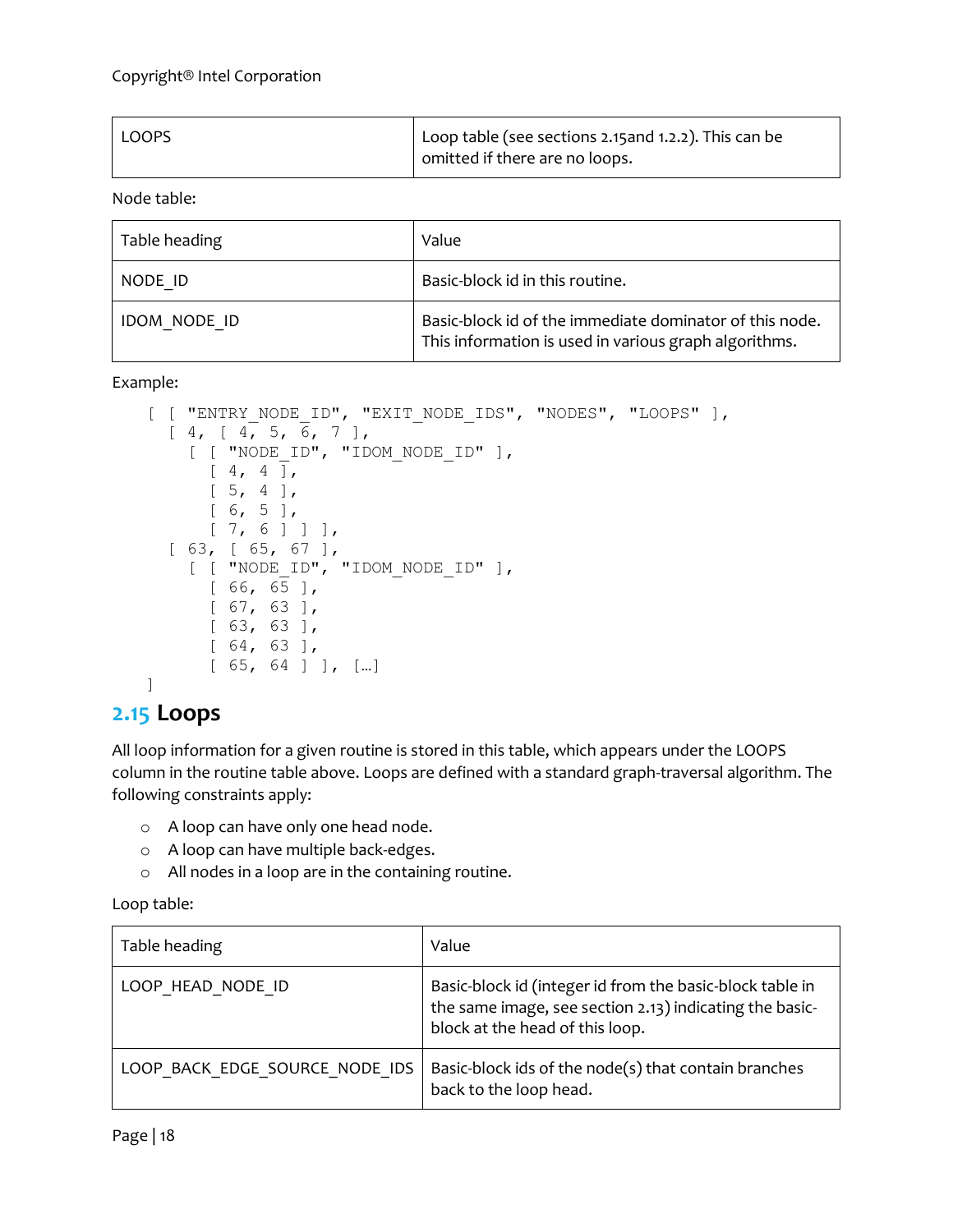| LOOP NODE IDS            | Array of basic-block ids of all the nodes in the loop,<br>including the head nodes, back-edge source nodes and<br>inner loop nodes, if any.                                                                  |
|--------------------------|--------------------------------------------------------------------------------------------------------------------------------------------------------------------------------------------------------------|
| PARENT LOOP HEAD NODE ID | Basic-block id of the head node of the loop containing<br>this loop if this is not an outer loop in this routine. This<br>can be omitted or entered as zero $(0)$ if it is an outer<br>loop in this routine. |

Example (loops 145 and 137 are inner loops with respect to loop 133):

```
[ [ "LOOP HEAD NODE ID", "LOOP BACK EDGE SOURCE NODE IDS",
    "LOOP_NODE_IDS", "PARENT_LOOP_HEAD_NODE_ID"],
   [ 133, [ 139, 147 ],
     [ 133, 134, 135, 136, 137, 138, 139, 145, 146, 147 ] ],
   [ 145, [ 145 ], [ 145 ], 133 ],
   [ 137, [ 138 ], [ 137, 138 ], 133 ]
]
```
#### <span id="page-19-0"></span>**2.16 Edges**

All edge information for a given process is stored in this table, which appears after the EDGES tag in the process object above. Edges are placed outside the image data because edges often go between different images.

Loop table:

| Table heading    | Value                                                                                                             |
|------------------|-------------------------------------------------------------------------------------------------------------------|
| EDGE ID          | Integer id (see section 1.2.3).                                                                                   |
| SOURCE NODE ID   | Special node id or basic-block id of the tail of this edge<br>(where the control flow is coming from).            |
| TARGET NODE ID   | Special node id or basic-block id of the head of this edge<br>(where the control flow is going to).               |
| EDGE TYPE ID     | Edge-type integer id (see section 2.5).                                                                           |
| COUNT PER THREAD | Array of integers: each integer is an execution count for<br>this edge for one thread, starting with thread zero. |

Example (this process had 6 threads):

```
[ [ "EDGE_ID", "SOURCE_NODE_ID", "TARGET_NODE_ID", 
     "EDGE_TYPE_ID", "COUNT_PER_THREAD" ],
   [ 4810, 1683, 3002, 16, [ 0, 0, 1, 1, 1, 0 ] ],
   [ 3460, 1597, 1598, 18, [ 1, 0, 0, 0, 0, 0 ] ],
  \begin{bmatrix} 953, 1597, 1599, 13, [7, 0, 0, 0, 0, 0] \end{bmatrix}]
```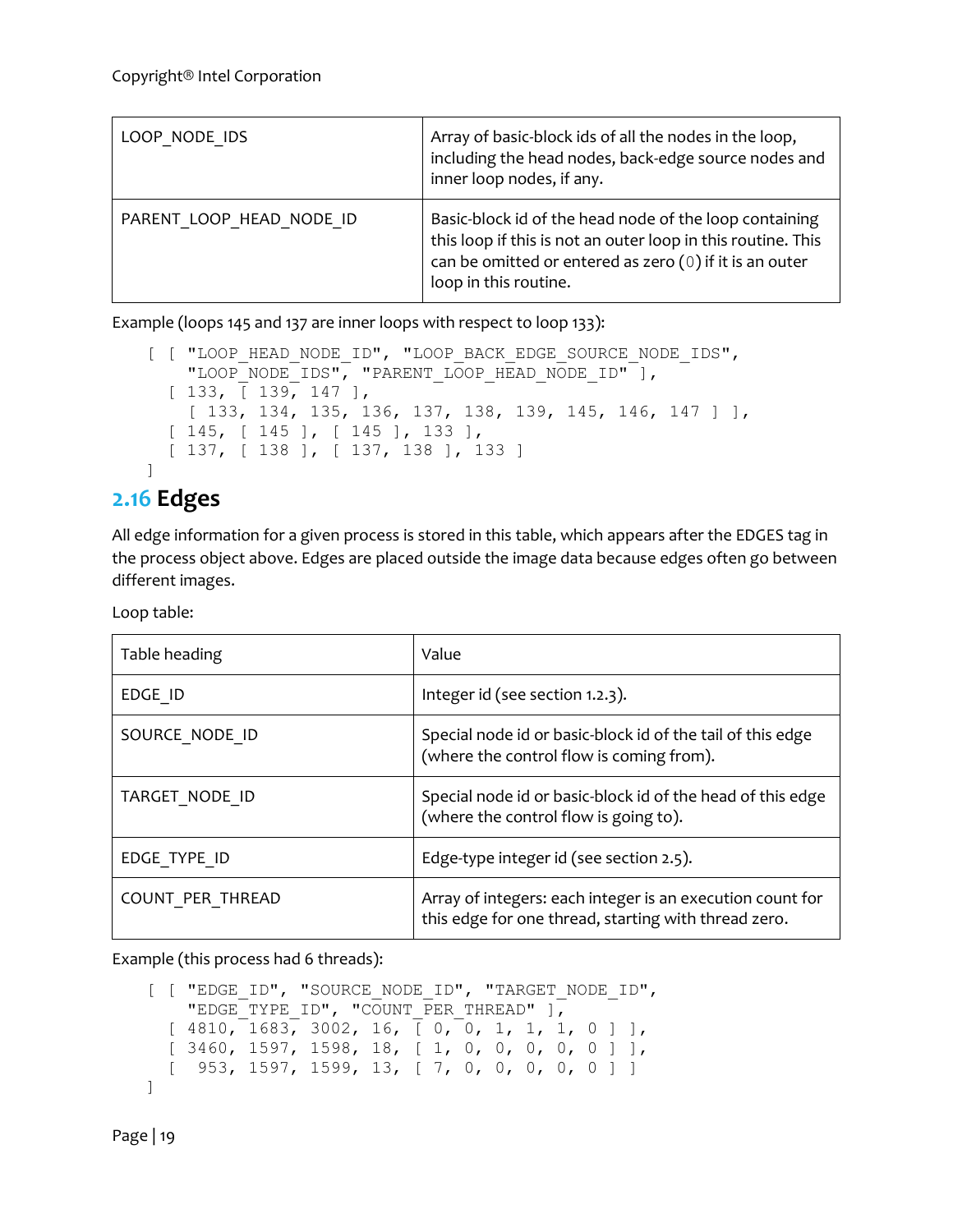Notes:

- Bypass-type edges may exist without their corresponding call and return edges. This will be the case when the called code is not included in the CFG. This will always be the case for EXCLUDED\_CODE\_BYPASS. In the case where there are no corresponding call and return edges, the counts of the bypass edges should be set to indicate the number of times the call was taken.
- More typically, bypass-type edges exist with their corresponding call and return edges. This is the normal case where the call and return are in the CFG, and the bypass edges are added to indicate intra-routine control flow. In this case, the counts of the bypass edges should be zero.
- It is also possible to have a subset of a given call to be counted and the remainder to be counted in its bypass, but this is uncommon.

# <span id="page-20-0"></span>**3 DCFG-trace contents**

The DCFG format above contains total counts for all edges in the graph, but it does not indicate sufficient information required to reconstruct the *order* in which edges, basic-blocks, routines, loops, etc. are traversed. The purpose of the DCFG-trace format described in this section is to provide a specification to efficiently and effectively encode the sequence of edge-ids traversed during the execution. Given the sequence of edge-ids and the corresponding DCFG, the sequence of basicblocks, etc. can be reconstructed.

For the DCFG stream described in section [2,](#page-5-1) the order of entries in objects and columns and rows in tables was not specified, and parsers should not expect or rely on any particular order. However, the DCFG-trace is designed to be read by "streaming" parsers that make one pass from beginning to end and do not keep all the contents in memory. For that reason, the order of contents in certain objects and tables are specified. These will be noted in their respective sections in paragraphs labeled "*Ordering*."

# <span id="page-20-1"></span>**3.1 Top-level structure**

The top-level DCFG-trace value is an object (sequence of key-value pairs).

The major sections of the DCFG-trace stream are tagged in the top-level object. They are listed briefly below and are expanded in the remainder of this document:

- Format version.
- The following data on each process:
	- o Process ID.
	- o Trace data for each thread.

Example top-level object:

```
{ "MAJOR_VERSION" : 1,
 "MINOR VERSION" : 0,
   "PROCESSES" : […]
}
```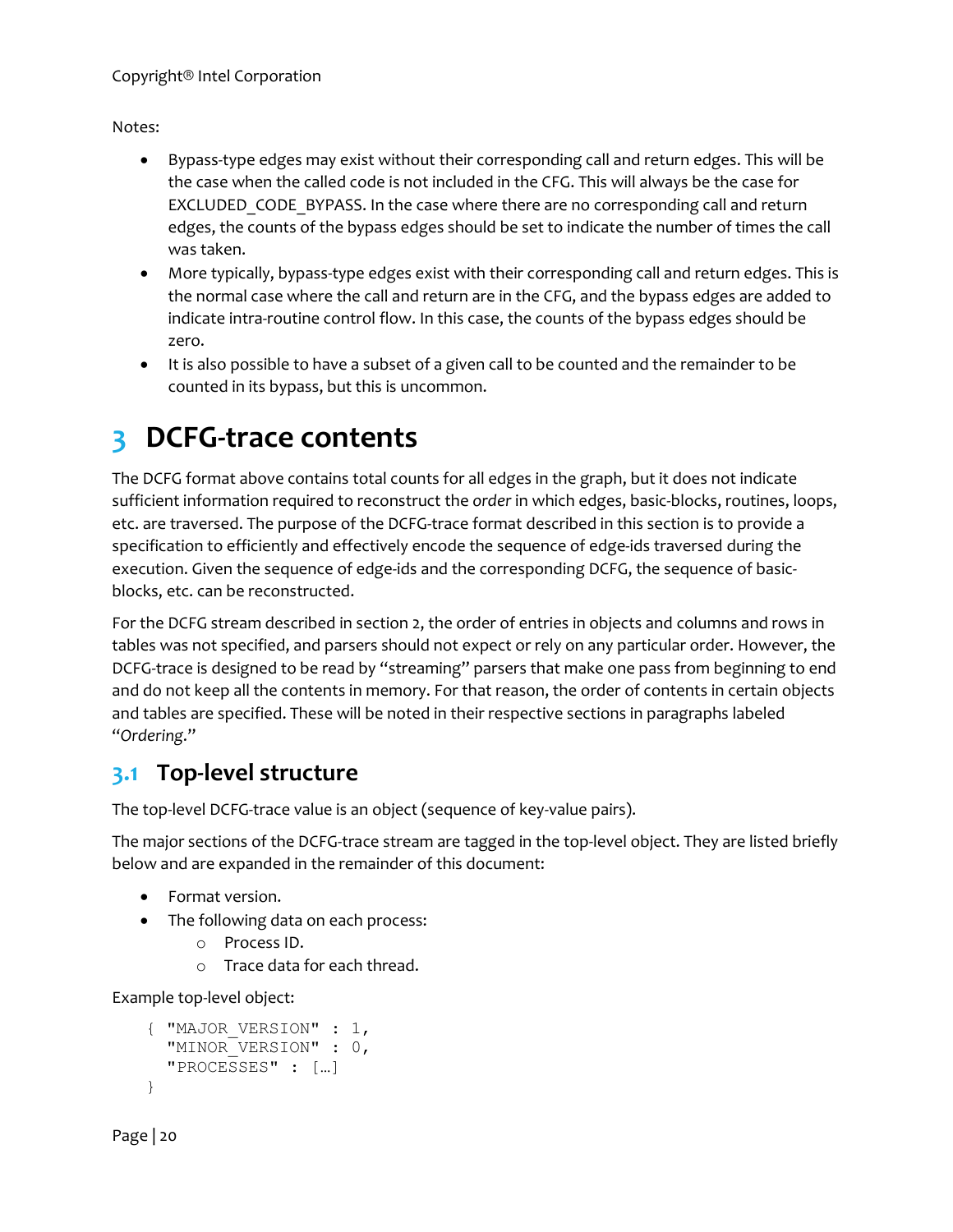Copyright® Intel Corporation

*Ordering:* for the top-level object, all these entries must appear in this order.

## <span id="page-21-0"></span>**3.2 Version**

Identical format to that of the DCFG format (see sectio[n 2.3\)](#page-7-0). A DCFG stream paired with a given DCFG-trace stream will usually be the same version, but it is not required.

## <span id="page-21-1"></span>**3.3 Processes**

All processes are stored in this top-level tag.

| Top-level tag    | Value                                        |
|------------------|----------------------------------------------|
| <b>PROCESSES</b> | Process table (see below and section 1.2.2). |

Process table:

| Table heading           | Value                                                                                                                                                                    |
|-------------------------|--------------------------------------------------------------------------------------------------------------------------------------------------------------------------|
| PROCESS ID              | Integer corresponding to the actual process id ("PID")<br>assigned by the operating system. This should<br>correspond to a PID in the matching DCFG, if there is<br>one. |
| STRING DICTIONARY       | A JSON object containing string-substitution values (see<br>below) for this process.                                                                                     |
| <b>TRANSITION TABLE</b> | Edge-id transition table (see below and section 1.2.2) for<br>this process.                                                                                              |
| THREAD DATA             | A table containing more per-thread data (see section<br>3.4).                                                                                                            |

Example:

```
"PROCESSES" :
   [ [ "PROCESS_ID", "STRING_DICTIONARY", 
       "TRANSITION_TABLE", "THREAD_DATA" ],
     [ 22814, {…}, […], […] ],
     [ 958, {…}, […], […] ]
   ]
```
*Ordering:* the columns must appear in this order. The processes (rows) can appear in any order.

# <span id="page-21-2"></span>**3.4 String dictionary**

This dictionary is used to save space by providing a look-up table for repeated edge-id sequence substrings that appear in one or more following processes and threads.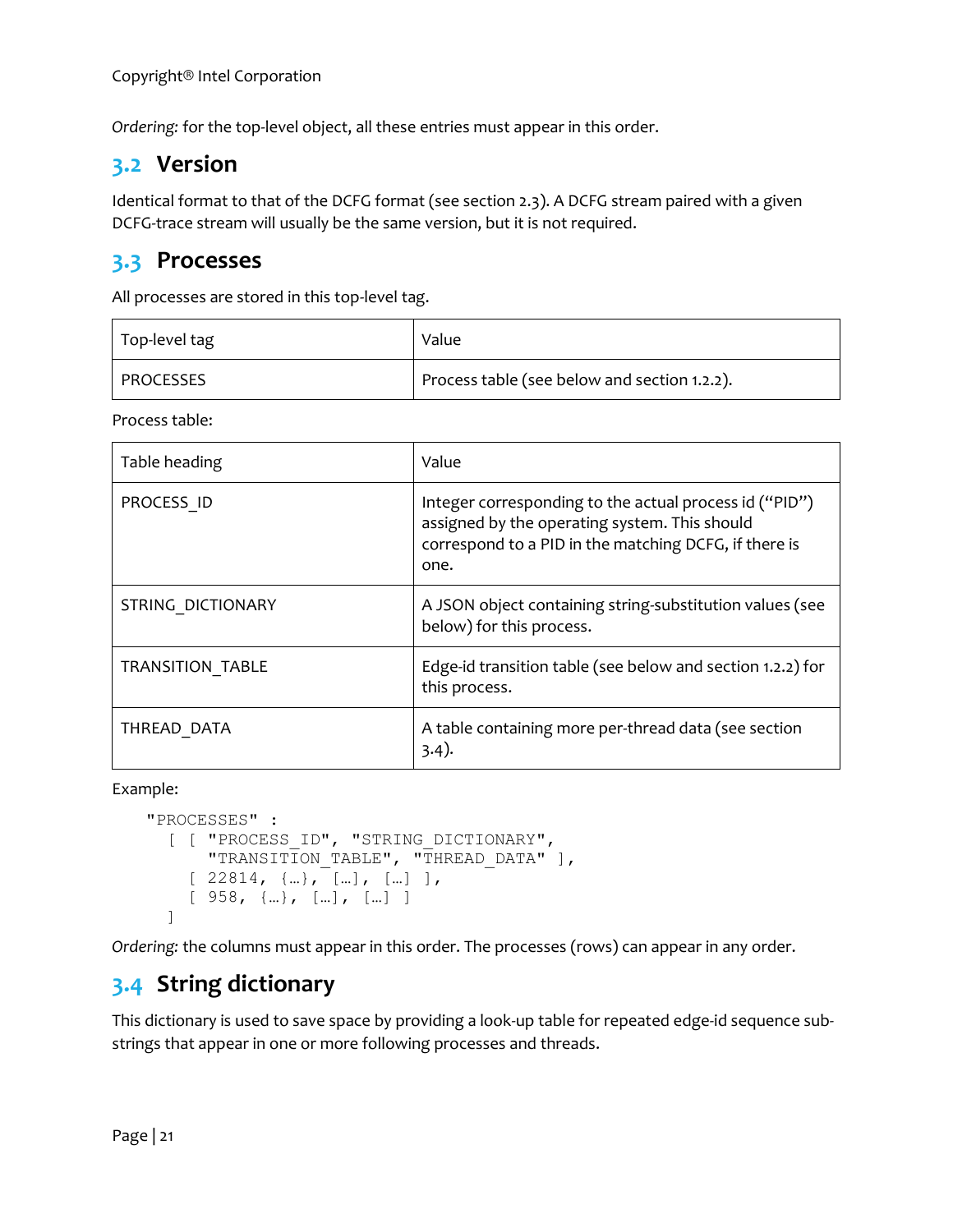The dictionary is a JSON object where the keys are case-sensitive strings consisting of the characters in the set {'A'…'Z', 'a'…'z', '0'…'9', '+', '-'}. The values are any legal edge-id sequences (see sectio[n 3.7.1\)](#page-25-0).

Example:

```
{ "a": "bks2hD7kB+KDk87(6*AB)Aw3ABD9",
   "b": "KkDk123(42*(25*a))45690D<a>7Fjdkpm"
}
```
# <span id="page-22-0"></span>**3.5 Transition table**

This table defines how to reconstruct a sequence of edge-ids from a bit string. It is modeled after a standard state-transition table (see [http://en.wikipedia.org/wiki/State\\_transition\\_table\)](http://en.wikipedia.org/wiki/State_transition_table).

Transition table:

| Table heading          | Value                                                                                                                                 |
|------------------------|---------------------------------------------------------------------------------------------------------------------------------------|
| <b>CURRENT EDGE ID</b> | Integer corresponding to the ID of a given starting edge<br>(see section 2.16).                                                       |
| TRANSITION CODE        | A string containing a sequence of zero or more bits,<br>written with the characters '0' and '1'. The maximum<br>number of bits is 32. |
| NEXT EDGE IDS          | A JSON array containing one or more edge-id(s) that<br>follow EDGE ID.                                                                |

Example:

```
[ \lceil "CURRENT EDGE ID", "TRANSITION CODE", "NEXT EDGE IDS" ],
   [ 123, "0", [ 124 ] ],
   [ 123, "1", [ 125 ] ],
  [ 124, "", [ 456 ] ],
   [ 125, "0", [ 543 ] ],
   [ 125, "10", [ 542, 549 ] ],
   [ 125, "11", [ 540, 541 ] ],
  …
]
```
*Ordering:* the columns must appear in this order. The data (rows) can appear in any order.

The table is used to determine the sequence of edges using a sequence of binary digits in this manner: For any given CURRENT\_EDGE\_ID, the set of corresponding TRANSITION\_CODEs indicate the possible edges that can follow it. The minimum number of bits are read from the binary sequence (described later) to unambiguously determine which NEXT\_EDGE\_IDS follows the CURRENT\_EDGE\_ID. The last edge in NEXT\_EDGE\_IDS becomes the CURRENT\_EDGE\_ID for the subsequent table look-up. This is repeated until the desired number of edge-ids is discovered.

This format does not prescribe the scheme used to create the encoding. It only requires that each CURRENT \_EDGE\_ID + TRANSITION\_CODE pair is unique. A pair is considered unique if a CURRENT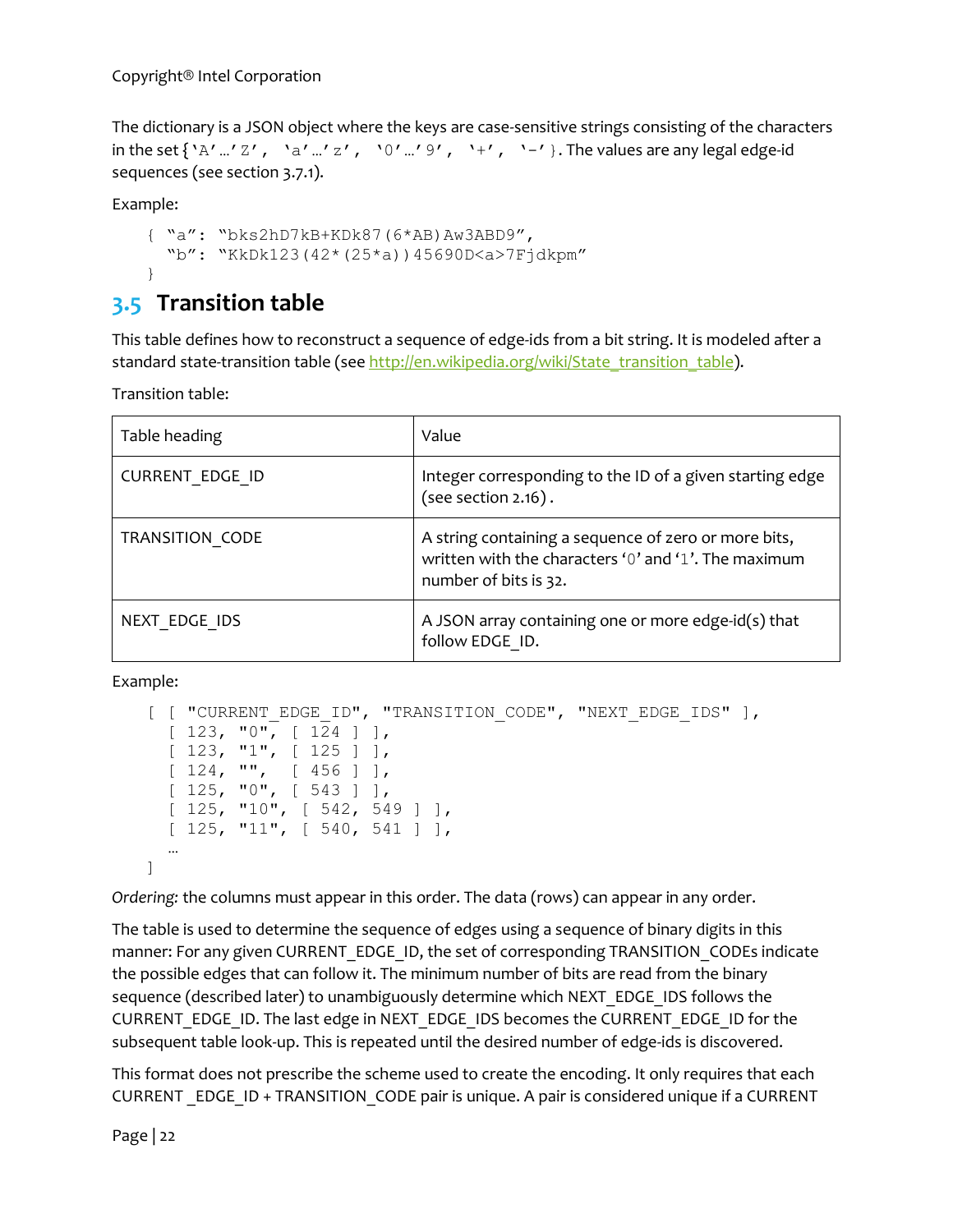Copyright® Intel Corporation

\_EDGE\_ID and its TRANSITION\_CODE expressed as a 32-bit integer padded on the right with zeros appears only once in the table.

Not specifying the encoding scheme allows the implementation of the writing software to trade off encoding time and complexity with encoding efficiency (compression ratio). Simple and fast but inefficient schemes might use fixed-length bit strings and single-value edge-id sequences. More complex and efficient schemes might use variable-length bit strings created with Huffman encoding and similar algorithm and variable-length edge-id sequences such that common sequences are specified with fewer bits.

Example decoding using the above example table:

Example 1: Starting at edge-id 123, with binary sequence: "110", find the next three edge-ids. First, we need one bit to distinguish between the two transitions from edge-id 123. The first bit is "1", so we consume that and find that the next edge-id is 125. There are three possible transitions from edge-id 125, but the lengths of the binary encodings are not the same: one has one bit and two have two bits. This variable-length is typical of Huffman encoding and similar algorithms. If the next bit were "0", it would be a valid complete encoding. However, the next bit is "1", which is not a valid complete encoding, so we read the next bit, which is "0", forming the valid encoding "10". Therefore, the next two edge-ids are 542 and then 549. So, the entire sequence in this example is 123, 125, 542, 549 (including the starting one).

Example 2: Starting at edge-id 123, with binary sequence: "0", find the next two edge-ids. First, we need one bit to distinguish between the two transitions from edge-id 123. The first (and only) bit is "0", so we consume that and find that the next edge-id is 124. There is only one transition from edgeid 124, so it can be encoded with zero bits. The next edge-id must be 456. So, the entire sequence in this example is 123, 124, 456 (including the starting one).

# <span id="page-23-0"></span>**3.6 Thread data**

Data for some or all threads of a process are stored in this table. It is not required that a DCFG-trace contains data on all processes or all threads of a given process. For example, a trace for a 6-thread process could contain data for threads 0 and 2 only.

| Table heading | Value                                                                                                                                                                                                                                                                                                                  |
|---------------|------------------------------------------------------------------------------------------------------------------------------------------------------------------------------------------------------------------------------------------------------------------------------------------------------------------------|
| THREAD ID     | The thread id corresponding to the following edge trace.<br>This is not the thread-id (TID) assigned by the operating<br>system---this is an index of threads corresponding to the<br>entries in the INSTR COUNT PER THREAD array in the<br>process data section of the DCFG data, starting with<br>index zero $(0)$ . |
| TRACE DATA    | A table containing the trace data (see section 3.7).                                                                                                                                                                                                                                                                   |

Thread-data table:

Example: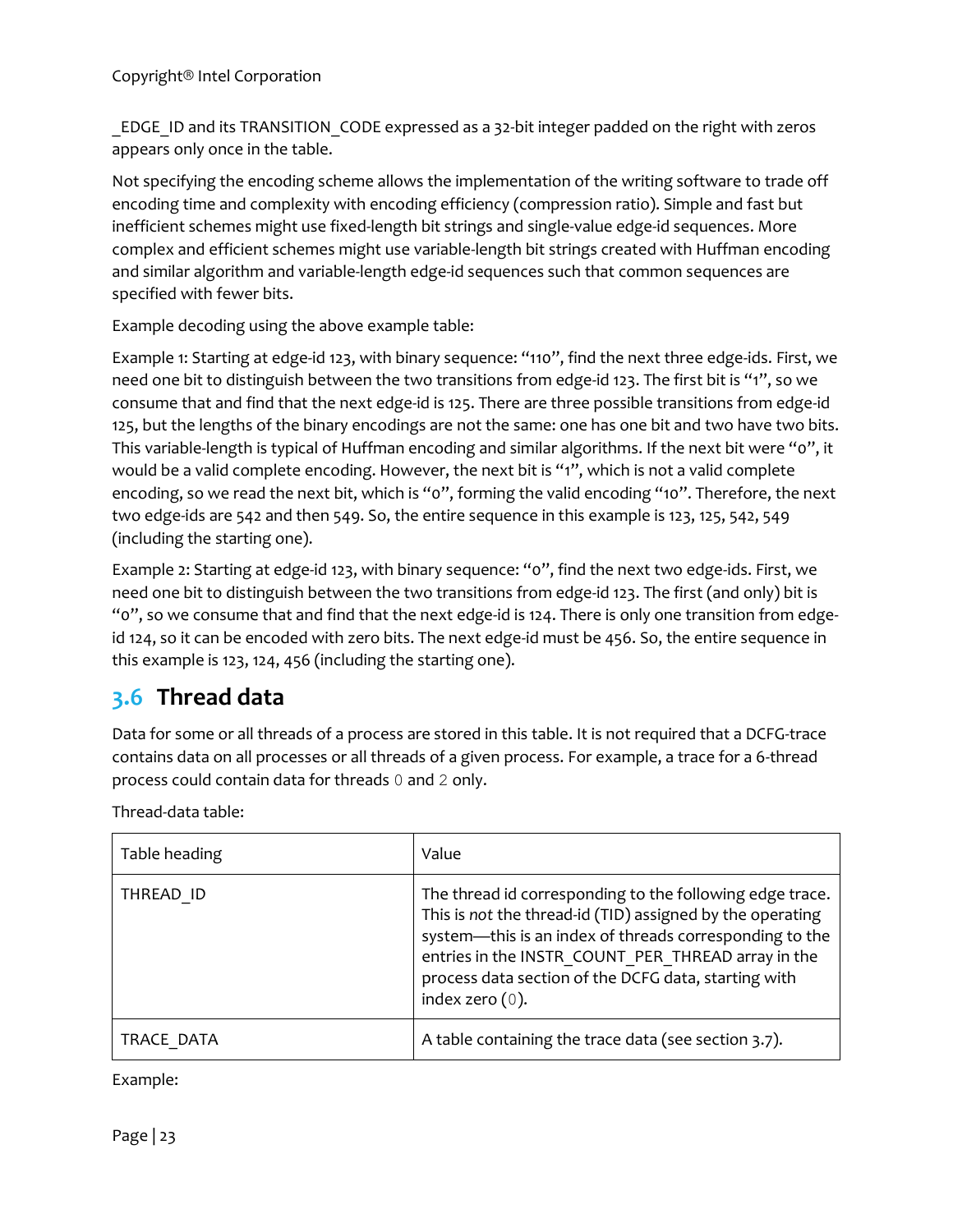Copyright® Intel Corporation

```
[ ["THREAD_ID", "TRACE_DATA" ],
  [ 0, […] ],
 [2, [...]],
]
```
*Ordering:* the columns must appear in this order. The threads (rows) can appear in any order.

# <span id="page-24-0"></span>**3.7 Trace data**

The sequence of edges for the corresponding thread are stored in this table. The rows of the table are temporal chunks of data of arbitrary length. Benefits of this format:

- o A tool may "fast-forward" to a desired chunk based on instruction counts without having to fully decode preceding sequences.
- o A multi-threaded tool may process more than one thread or chunk in parallel.
- o A sequence of edges is sufficient to enable reconstruction of the sequence of nodes, routine calls, etc.
- o Because the number of instructions is given for each node in the DCFG, instruction-counts relative to the beginning of the process can be calculated at any point in a sequence.

Trace-data table:

| Table heading         | Value                                                                                                                                                                                                                                                                                                                                                                                                                   |
|-----------------------|-------------------------------------------------------------------------------------------------------------------------------------------------------------------------------------------------------------------------------------------------------------------------------------------------------------------------------------------------------------------------------------------------------------------------|
| PRECEDING_INSTR_COUNT | The instruction count before the first node in a chunk is<br>executed, counted from the beginning of the process<br>only on the thread corresponding to the corresponding<br>THREAD ID from above. The first one will typically be<br>zero $(0)$ , but a trace can contain one or more subsets of<br>the overall execution. Chunks must listed be in<br>execution order, but they are not required to be<br>contiguous. |
| INSTR COUNT           | The number of instructions executed in this chunk. This<br>is defined as the sum of instructions in the source nodes<br>of all edges, so it does not include the instructions in the<br>target node of the last edge (this avoids double-<br>counting instruction in the nodes that join pairs of<br>chunks).                                                                                                           |
| EDGE COUNT            | The number of edge-ids in the chunk, including one for<br>the FIRST EDGE_ID and the rest encoded in the<br>EDGE_ID_SEQUENCE.                                                                                                                                                                                                                                                                                            |
| FIRST_EDGE_ID         | The first edge-id in the chunk (if EDGE_COUNT is zero,<br>this value is ignored).                                                                                                                                                                                                                                                                                                                                       |
| EDGE_ID_SEQUENCE      | A string containing a sequence of EDGE COUNT-1 edge-<br>ids following FIRST EDGE ID. This is a bit string encoded                                                                                                                                                                                                                                                                                                       |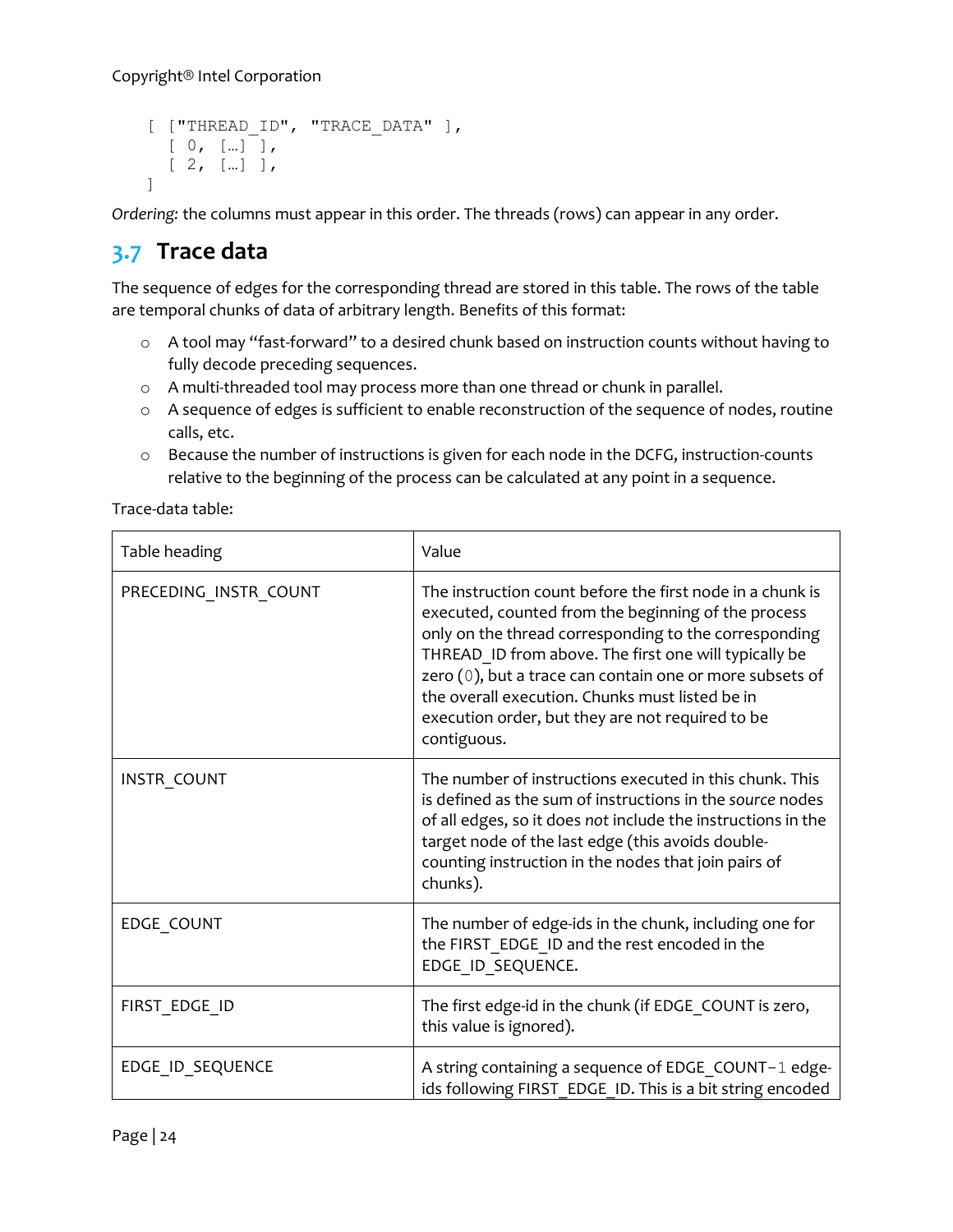| in modified Base64 as described below (unlike the      |
|--------------------------------------------------------|
| sequence in the TRANSITION TABLE with the same         |
| name, the last edge-id encoded in this sequence is not |
| the FIRST EDGE ID in the next one); see section 3.7.1. |

Example:

```
[ ["PRECEDING_INSTR_COUNT", "INSTR_COUNT", "EDGE_COUNT",
  "FIRST EDGE ID", "EDGE ID SEQUENCE" ],
   [ 0, 1003408, 237298, 1,
     "bks2hD7kB+KDk87(9*AB)Aw3ABD9-03n38KDFi…" ],
   [ 1003408, 1483936, 386610, 842,
     "Ks83bn<a>BjS920+KkDk123(2*(6*a))45690D7Fjdkpm…" ]
]
```
*Ordering:* the columns must appear in this order. The rows must appear in order of execution.

#### <span id="page-25-0"></span>**3.7.1 Converting an edge-id sequence string into a bit string**

The edge-id sequence is a bit (binary digit) string. It is encoded into a sequence of ASCII characters using modified Base64 coding. In addition, sub-sequences of characters may be further compressed using two schemes: one for consecutive repeating sub-sequences, and one that does not require the sub-sequences to be consecutive. Process characters from left to right. Each character determines which of the following processing is done:

#### *3.7.1.1 A modified Base64 character*

If the character is in the set  ${Y_A'_{...'}Z'$ , 'a'…'z', '0'…'9', '+', '-'}, it is a modified Base64 character as described here[: http://en.wikipedia.org/wiki/Base64.](http://en.wikipedia.org/wiki/Base64) We use the modified encoding with '-' instead of '/' in the last position to avoid any problem with JSON libraries that expect the slash character (solidus) to be escaped in strings. In this encoding, each character encodes 6 bits: the values 0b000000 through 0b111111. These 64 values are mapped to the characters in the above set in the given order; 'A' encodes 0b000000, 'B' encodes 0b000001, etc. (Base64 encoding is 75% efficient compared to raw binary because 8 bits are used to represent 6 bits of information.)

When the number of edge-ids indicated by EDGE\_COUNT has been decoded, discard any trailing unused bits from the last ASCII character, if any.

Example: The ASCII string "C+" encodes the twelve bits 0b000010111110. If only eleven bits were needed, the final zero bit would be discarded.

#### *3.7.1.2 A consecutive repeating sub-sequence*

If the character is a '', there must be one or more immediately following character(s) in the set  $\{0, 1, 2, 3, 4\}$  followed by the character '\*'. Read the digits and interpret them as a base-10 value, M. Read and discard the '\*'. Next read characters until a matching ')' is reached; these characters make up the sub-sequence. Parentheses can be nested, so a counter (or recursion, etc.) must be used to ensure the proper characters are read. Substitute the original string, including '(' and ')', with M copies of the sub-sequence. Restart processing from the beginning of the substituted value.

Examples:

Page | 25